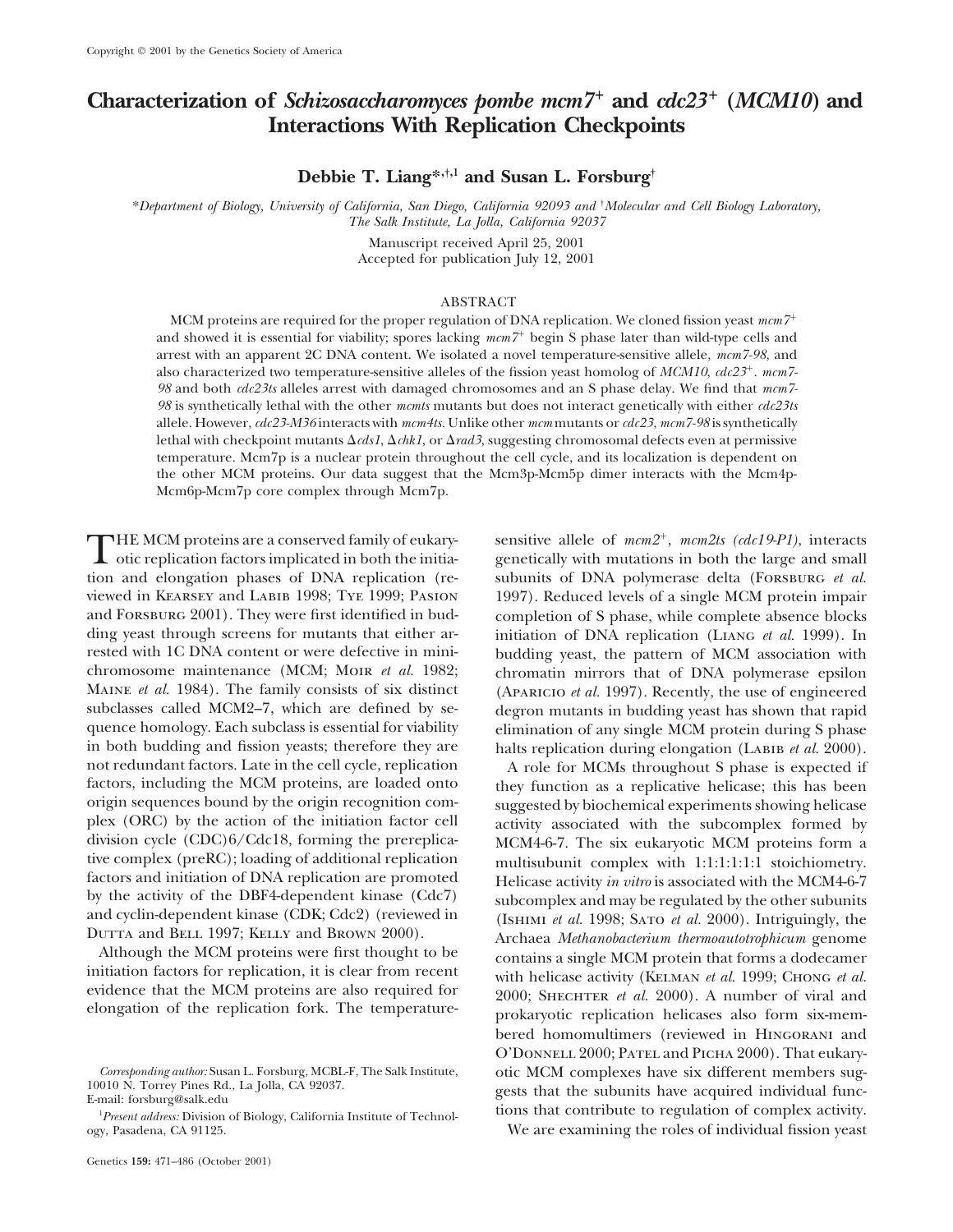other replication factors. In this article, we describe the<br>cloning and characterization of  $mcm$ {\gamma^+}, the last *Schizosac*-<br>*charomyces pombe* MCM remaining to be characterized.<br>Like other fission yeast  $mcm$  genes,  $mcm$ Like other fission yeast  $mcm$  genes,  $mcm<sup>7+</sup>$  is essential for viability and is required for normal S phase progression. Tuption phenotype as follows. We transformed the  $\Delta m c m$ .<br>Intercetingly, the mean 7.08 strain does not error with  $his3^{+}/m c m 7^{+}$  diploid with the mean  $7^{+}$  geno Interestingly, the mcm7-98 strain does not arrest with<br>the uniform cell division cycle phenotype observed in<br>other dc mutants. mcm7-98 cells arrest with a DNA con-<br>tent intermediate between 1C and 2C. mcm7-98 cells<br>the sp require the checkpoint kinases Rad3, Chk1, and Cds1 mid is required for viability.<br> **Plasmid and mutant construction:** Plasmid pDTL87 contains for viability even at the permissive temperature. We ex-<br>amined the genetic interactions between  $mcm$ 7-98 and<br>other mutants in initiation and elongation, as well as<br>other mutants in initiation and elongation, as well as<br>t the physical interactions between Mcm7p and other PCR product was cloned into pBluescript II KS+, creating<br>replication proteins, including Cdc23p, the fission yeast pDTL60. The *Not*I-Xhol fragment of pDTL60 was subcloned replication proteins, including Cdc23p, the fission yeast pDTL60. The *Not*I-*Xho*I fragment of pDTL60 was subcloned<br>homolog of MCM10. In budding yeast MCM10 and into the triple-HA-tagging *nmt* expression vector pSLF172 homolog of MCM10. In budding yeast, *MCM10* and the triple-HA-tagging *nmt* expression vector pSLF172<br>MCM71<sub>1</sub> and MCM71<sub>1</sub> and the set of a security and algorithmical interest. MCM7 have allele-specific genetic and physical interactions. In fission yeast, we show that  $cdc23-M36$  has generic interactions with  $mcm4t s$  and  $rad4t s$  but not with<br>netic interactions with  $mcm4t s$  and  $rad4t s$  but not with<br>o our *mcm7ts* allele. Crude cellular fractionation indicates ends to verify structure. First we subcloned the *Sma*I-*Xho*I fragthat  $Cdc23p$  is insoluble, unlike the bulk of MCM pro-<br>teins. These results further define the network of inter-<br>create pDTL77. Then the HincII-MluI fragment from pDTL77

(EMM) with appropriate supplements using standard techniques (MORENO *et al.* 1991). Yeast cells were transformed by<br>
electroporation. Standard molecular biology techniques were<br>
used (SAMBROOK *et al.* 1989). Double muta Spore germinations, chromosome gels, and viability assays the quest change site-directed mutagenesis kit according<br>were performed as described previously except that the strains to manufacturer's instructions and two compl were grown and plated on minimal plates for the viability genic oligonucleotides.<br> **Plasmid shuffle and integration of mcm7-98:** We transformed assays (LIANG et al. 1999). Cells were treated with hydroxyurea assays (LIANG *et al.* 1999). Cells were treated with hydroxyurea as indicated in the figure legends. For nitrogen starvation, cells were washed and grown overnight in EMM lacking ammonium<br>
under the plasmid with a mutagenized library of  $mcm<sup>+</sup>$  on a leaf<sup>+</sup> or<br>
chloride and supplemented with 7.5  $\mu$ g/ml adenine. FY1067 LEU2 plasmid. The plasmid wa *LEU2* plasmid. The plasmid was mutagenized with 1 m hydrox-<br> *cdc23HA*) was a generous gift of leff Hodson. FY1364 was supermine as described previously (SNAITH *et al.* 2000). The (*cdc23HA*) was a generous gift of Jeff Hodson. FY1364 was constructed by crossing FY1067 with FY1092 (*orp1HA*) and plasmid carrying wild-type  $mcm<sup>7+</sup>$  was lost from cells that were screening for strains containing both hemagglutinin-tagged replica plated onto plates containi screening for strains containing both hemagglutinin-tagged

published partial sequence of the  $mcm7$  (ADACHI *et al.* 1997), MCM7\_1 5'-GCTTTACTTCTGTTGCTTGTCGGAGGTG-3' and MCM7\_2 5'-CGTCACTGGATCACGCATTACAGCAGC- strains and confirmed that they would confer temperature 3', we amplified a  $mcm$ <sup>+</sup>-specific probe by PCR and screened sensitivity when retransformed into the  $\Delta mcm$  strain. The a S. bombe genomic library (BARBET et al. 1992) and a S. bombe  $mcm$ <sup>+</sup> open reading frame (ORF) was a *S. pombe* genomic library (BARBET *et al.* 1992) and a *S. pombe* on *mcm7*<sup>+</sup> open reading frame (ORF) was sequenced (The Salk cDNA library (FIRES *et al.* 1990) by hybridization. The entire **independent CDNA** Sequenci cDNA library (Fikes *et al.* 1990) by hybridization. The entire Institute DNA Sequencing Facility) to identify the following  $mcm<sup>+</sup>$  gene (pDTL14) was sequenced on both strands (The mutations. pDTL97 contained a mutatio *mcm7*<sup>+</sup> gene (pDTL14) was sequenced on both strands (The mutations. pDTL97 contained a mutation in codon 374 from Salk Institute DNA Sequencing Facility). The GenBank acces- GCT to CCT, resulting in a change from alanine Salk Institute DNA Sequencing Facility). The GenBank acces-

gene disruption of  $mcm7$ <sup>+</sup> was constructed as follows. We sub-<br>cloned the last 261 bp of  $mcm7$ <sup>+</sup> and 537 bp of downstream into the genome as follows. The *Eco*RV-Xhol fragment from sequence into pBluescript II KS+ (Stratagene, La Jolla, CA); pDTL98, containing the last 1.4 kb of  $mcm$ 7-98 sequence, was we then amplified 703 bp of upstream sequence and the first subcloned into pJK210 (cut with *Kpn*I, we then amplified 703 bp of upstream sequence and the first subcloned into pJK210 (cut with *Kpn*I, end filled, cut with 244 bp of  $mcm^{-+}$  by PCR and subcloned the product into the *Xho*I; KEENEY and BOEKE 1994) to constru 244 bp of  $mcm7$ <sup>+</sup> by PCR and subcloned the product into the *Xho*I; KEENEY and BOEKE 1994) to construct pDTL140. The previous plasmid. We inserted the  $his3$ <sup>+</sup> cassette from pAF1 *Xho*I fragment ( $mcm7$ <sup>+</sup> downstream sequen *XhoI* fragment (*mcm7*<sup>+</sup> downstream sequence) from pDTL12 (OHI *et al.* 1996) to create pDTL43, disrupting amino acids (genomic *mcm7*<sup>+</sup> clone) was subcloned into pBluescript II (OHI *et al.* 1996) to create pDTL43, disrupting amino acids

MCMs in DNA replication and their relationship with  $\frac{82-673}{8}$  of Mcm7p. We transformed the disruption construct other replication factors. In this article we describe the units a wild-type diploid strain with the gen

ruption phenotype as follows. We transformed the  $\Delta mcm$ 7:: His<sup>+</sup> haploids only if they were also Ura<sup>+</sup>, indicating the plas-<br>mid is required for viability.

teins. These results further define the network of inter-<br>actions among replication factors.<br>actions among replication factors.<br>actions among replication factors.<br>actions among replication factors.<br>actions among replicatio there were no PCR errors. Last, the *Not*I-*Xho*I fragment from MATERIALS AND METHODS pDTL82 was subcloned into the same sites in pSLF172 to<br>create pDTL87.<br>Plasmid pDTL29 was constructed by subcloning the *Pvu*II-

Strains and genetic manipulations: All S. pombestrains (Table<br>
1) were maintained on yeast extract plus supplement (YES)<br>
2008 Sall fragment of pDTL87, containing the 3' end of the tagged<br>
2011-29 was constructed by subclo

a  $\Delta mcm$ 7::his3<sup>+</sup> strain carrying wild-type  $mcm$ 7<sup>+</sup> on a  $ura4$ <sup>+</sup> proteins.<br> **Cloning of mcm7**: Using primers based on the previously screened for temperature sensitivity. We isolated 3 temperature screened for temperature sensitivity. We isolated 3 temperature sensitivity. **Cloning of** *mcm7***<sup>+</sup>:** Using primers based on the previously screened for temperature sensitivity. We isolated 3 tempera-<br>
under the mem<sup>7</sup> (ADACHI *et al.* 1997), ture-sensitive plasmids out of 10,000 plasmids screened (pDTL97/98/99). We isolated the plasmids from the yeast sensitivity when retransformed into the  $\Delta mcm$ 7 strain. The sion number is AF070481.<br> **Construction and characterization of mem**<sup>7+</sup> disruption: A 644 from CGT to CAT, resulting in a change from arginine **Construction and characterization of**  $mcm7$ **<sup>+</sup> disruption:** A 644 from CGT to CAT, resulting in a change from arginine the disruption of  $mcm7$ <sup>+</sup> was constructed as follows. We sub-<br>to histidine. The pDTL98 mutation ( $mcm7$ cloned the last 261 bp of  $mcm<sup>+</sup>$  and 537 bp of downstream into the genome as follows. The *Eco*RV-*Xho*I fragment from sequence into pBluescript II KS+ (Stratagene, La Jolla, CA); pDTL98, containing the last 1.4 kb of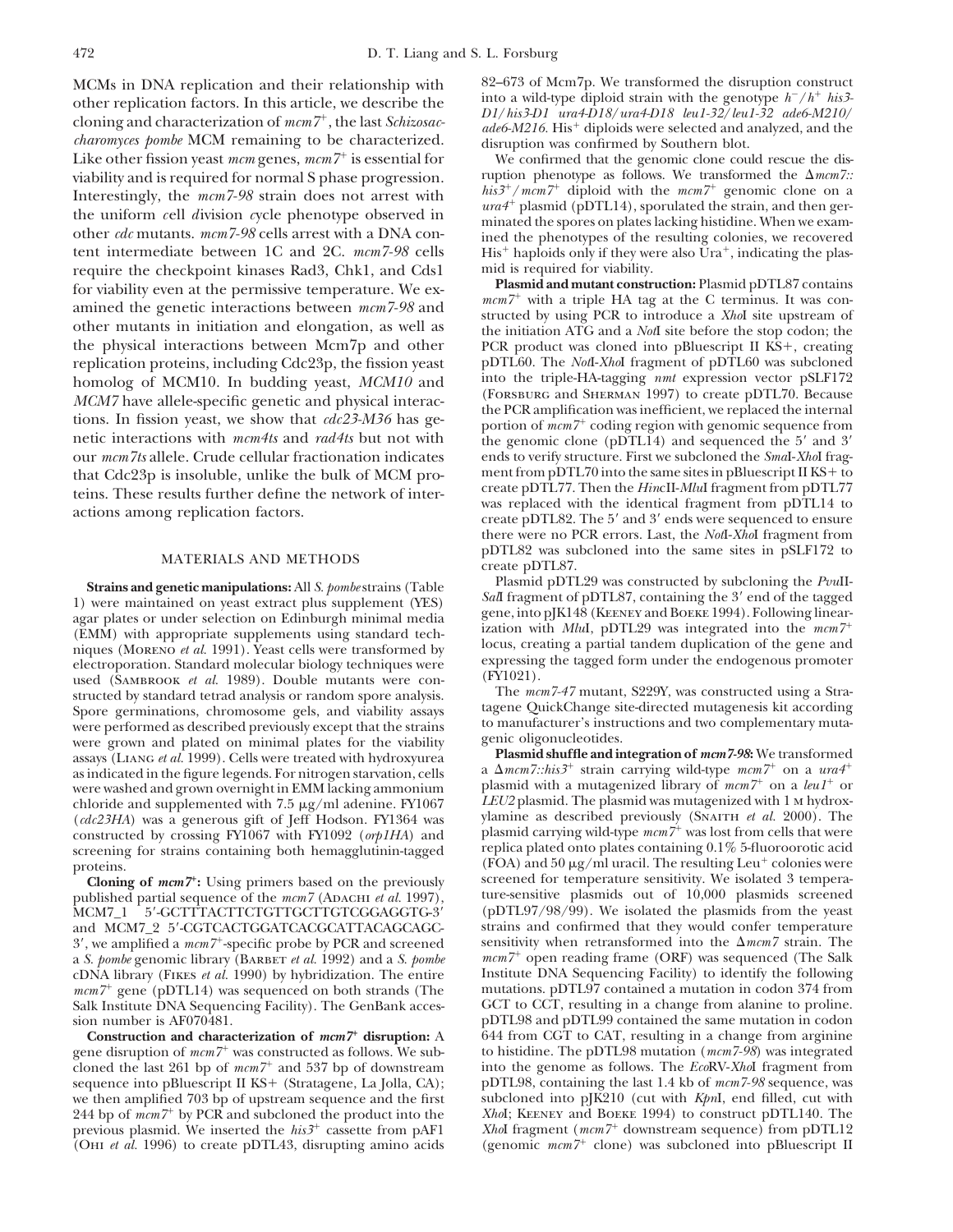### **TABLE 1**

*S. pombe* **strains used in this study**

| Strain        | Genotype                                                                                                            | Source       |  |
|---------------|---------------------------------------------------------------------------------------------------------------------|--------------|--|
| <b>FY80</b>   | $h^{+}$ ura4-D18 leu1-32 ade6-M210                                                                                  | Our stock    |  |
| FY243         | $h^-$ cdc19-P1 ura4-D18 leu1-32 ade6-M210                                                                           | Our stock    |  |
| FY254         | $h^-$ ura4-D18 leu1-32 ade6-M210 can1-1                                                                             | Our stock    |  |
| FY421         | $h^{-} \Delta chkl::ura4^{+}$ ura4-D18 leu1-32 ade6-704                                                             | T. Carr      |  |
| FY458         | $h^{+}$ nuc2-663 his 2 leu1-32                                                                                      | R. West      |  |
| FY527         | $h^-$ his 3-D1 ura 4-D18 leu1-32 ade6-M216                                                                          | Our stock    |  |
| <b>FY528</b>  | $h^+$ his 3-D1 ura 4-D18 leu 1-32 ade6-M210                                                                         | Our stock    |  |
| FY562         | $h^-$ cdc10-V50 ura4-D18 leu1-32 ade6-M216                                                                          | Our stock    |  |
| FY583         | $h^+$ cdc22-M45 ura4-D18 leu1-32 ade6-M216                                                                          | Our stock    |  |
| <b>FY584</b>  | $h^+$ cdc25-22 ura4-D18 leu1-32 ade6-M216 can1-1                                                                    | Our stock    |  |
| <b>FY786</b>  | $h^-$ cdc21-M68 ura4-D18 leu1-32 ade6-M216                                                                          | Our stock    |  |
| <b>FY865</b>  | $h^- \Delta c ds1$ ::ura4 <sup>+</sup> ura4-D18 leu1-32                                                             | D. Griffiths |  |
| FY918         | $h^{+} \Delta mcm$ 7::his3 <sup>+</sup> his3-D1 ura4-D18 leu1-32 ade6-M210                                          | This work    |  |
|               | $h^-$ mcm $7^+$<br>his 3-D1 ura 4-D18 leu 1-32 ade6-M216                                                            |              |  |
| FY931         | $h^{+} \Delta mcm$ 7::his3 <sup>+</sup> his3-D1 ura4-D18 leu1-32 ade6-M210 p[mcm7 <sup>+</sup> -ura4 <sup>+</sup> ] | This work    |  |
| FY962         | $h^-$ mis5-268 ura4-D18 leu1-32 ade6-M216 can1-1                                                                    | Our stock    |  |
| FY1021        | $h^-$ mcm7::[mcm7HA-leu1 <sup>+</sup> ] his3-D1 ura4-D18 leu1-32 ade6-M210                                          | This work    |  |
| FY1067        | $h^-$ cdc23::[cdc23HA-leu1 <sup>+</sup> ] ura4-D18 leu1-32 ade6-M210 can1-1                                         | This work    |  |
| FY1086        | $h^+$ cdc23-M36 ura4-D18 leu1-32 ade6-M216                                                                          | Our stock    |  |
| FY1092        | $h^+$ orp1HA ura4-D18 leu1-32 ade6-M216                                                                             | Our stock    |  |
| FY1105        | $h^- \Delta rad$ 3::ura4 <sup>+</sup> ura4-D18 leu1-32 ade6-704                                                     | P. Russell   |  |
| FY1199        | $h^-$ mcm7-98 ura4-D18 leu1-32 ade6-M216                                                                            | This work    |  |
| FY1364        | $h^+$ cdc23::[cdc23HA-leu1 <sup>+</sup> ] orp1HA ura4-D18 leu1-32 ade6-M216                                         | This work    |  |
| FY1365        | $h^-$ mcm7-98 rad4-116 ura4-D1 leu1-32 ade6-M216                                                                    | This work    |  |
| FY1366        | $h^-$ mcm7-98 orp1-4 ura4-D18 leu1-32 ade6-M210                                                                     | This work    |  |
| FY1367        | $h^-$ mcm7-98 cdc23-M36 ura4-D18 leu1-32 ade6-M216                                                                  | This work    |  |
| FY1368        | $h^-$ cdc23-M36 orp1-4 ura4-D18 leu1-32 ade6-M216                                                                   | This work    |  |
| FY1369        | $h^+$ cdc23-M36 rad4-116 ura4-D18 leu1-32 ade6-M210                                                                 | This work    |  |
| FY1370        | $h^-$ cdc21-M68 rad4-116 ura4-D18 leu1-32 ade6-M216                                                                 | This work    |  |
| FY1401        | $h^+$ cdc23-M30 ura4-D18 leu1-32 ade6-M216                                                                          | Our stock    |  |
| FY1444        | $h^+$ cdc23-M36 $\Delta$ chk1::ura4 <sup>+</sup> ura4-D1 leu1-32 ade6-704                                           | This work    |  |
| FY1445        | $h^+$ cdc23-M30 $\Delta$ chk1::ura4 <sup>+</sup> ura4-D1 leu1-32 ade6-704                                           | This work    |  |
| FY1446        | $h^-$ cdc23-M36 $\Delta$ cds1::ura4 <sup>+</sup> ura4-D18 leu1-32                                                   | This work    |  |
| FY1447        | $h^+$ cdc23-M30 $\Delta$ cds1::ura4 <sup>+</sup> ura4-D18 leu1-32                                                   | This work    |  |
| FY1448        | $h^+$ cdc23-M36 $\Delta$ rad3::ura4 <sup>+</sup> ura4-D18 leu1-32 ade6-M216                                         | This work    |  |
| FY1449        | $h^+$ cdc23-M30 $\Delta$ rad3::ura4 <sup>+</sup> ura4-D18 leu1-32 ade6-M216                                         | This work    |  |
| FY1502        | $h^-$ mcm7-98 hsk1-1312 ura4-D18 leu1-32 ade6-M210                                                                  | This work    |  |
| FY1503        | $h$ <sup>+</sup> mcm7-98 $\Delta$ rqh1::ura4 <sup>+</sup> ura4-D1 leu1-32                                           | This work    |  |
| <b>FY1504</b> | $h^{+}$ mcm7-98 cdc23-M30 ura4-D18 leu1-32 ade6-M216                                                                | This work    |  |
| FY1617        | $h^-$ cdc21-M68 $\Delta$ cds1::ura4 <sup>+</sup> ura4-D18 leu1-32 ade6-M210                                         | This work    |  |

KS+ (with *Bam*HI site destroyed) cut with *Sal*I and *Xho*I to clude that they are unlikely to be PCR artifacts and represent construct pDTL130 and then the *Xba*I-*Xho*I fragment was the actual mutations. *cdc23-M36* con construct pDTL130 and then the *XbaI-XhoI* fragment was the actual mutations. *cdc23-M36* contained a mutation in co-<br>moved from pDTL130 into the same sites of pDTL140 to don 232 from GAC to GCC, changing aspartic acid to moved from pDTL130 into the same sites of pDTL140 to don 232 from GAC to GCC, changing aspartic acid to glycine.<br>
construct pDTL143. pDTL143 was linearized with MscI, which  $dc23-M30$  contained a mutation in codon 187 from C construct pDTL143. pDTL143 was linearized with *MscI*, which cuts upstream of the *mcm7-98* mutation, and transformed into CCA, changing leucine to proline. a wild-type *ura4-D18* strain to obtain a partial-tandem duplica- **Antibodies:** We raised polyclonal rabbit antibodies to amino tion. Stable Ura<sup>+</sup> isolates were tested for temperature sensitiv-<br>ity and temperature-sensitive isolates were streaked onto FOA protein, as described previously (SHERMAN *et al.* 1998). The ity and temperature-sensitive isolates were streaked onto FOA protein, as described previously (SHERMAN *et al.* 1998). The plates to induce loss of the *ura4<sup>+</sup>* marker to loop out the expression plasmid, pDTL31, contains plates to induce loss of the *ura4*<sup>+</sup> marker to loop out the duplicated sequences. We confirmed the FOA-resistant strains ment from pDTL25 subcloned into the pRSETB *PvuII* site<br>were temperature sensitive and showed the genomic structure (Invitrogen, San Diego, CA). pDTL25 was const were temperature sensitive and showed the genomic structure was normal using Southern blot analysis (data not shown).

cloned from the genome by PCR. Duplicate PCR reactions contains the 1.5-kb *Eco*RV fragment from pDTL14 subcloned were set up using genomic DNA prepared from the mutant into the *Eco*RV site of pBluescript II KS+. were set up using genomic DNA prepared from the mutant quenced. Because the same lesions were found in duplicate independent clones from independent PCR reactions, we con-

as normal using Southern blot analysis (data not shown). cloning the *ClaI-Eco*RV fragment from pDTL24 (isolated from<br>Sequencing of *cdc23ts* alleles: The conditional alleles were Dam<sup>-</sup> cells) into the same sites in pBlue Dam<sup>-</sup> cells) into the same sites in pBluescript II KS+. pDTL24

strains to characterize independent isolates and screen out Antibodies were affinity purified from Western blots using PCR errors. The duplicate clones for each allele were se-<br>quenced. Because the same lesions were found in duplicate 1998). Antibodies to Mcm2p (Cdc19p), Mcm3p, Mcm4p (Cdc21p), Mcm5p (Nda4p), and Mcm6p (Mis5p) have been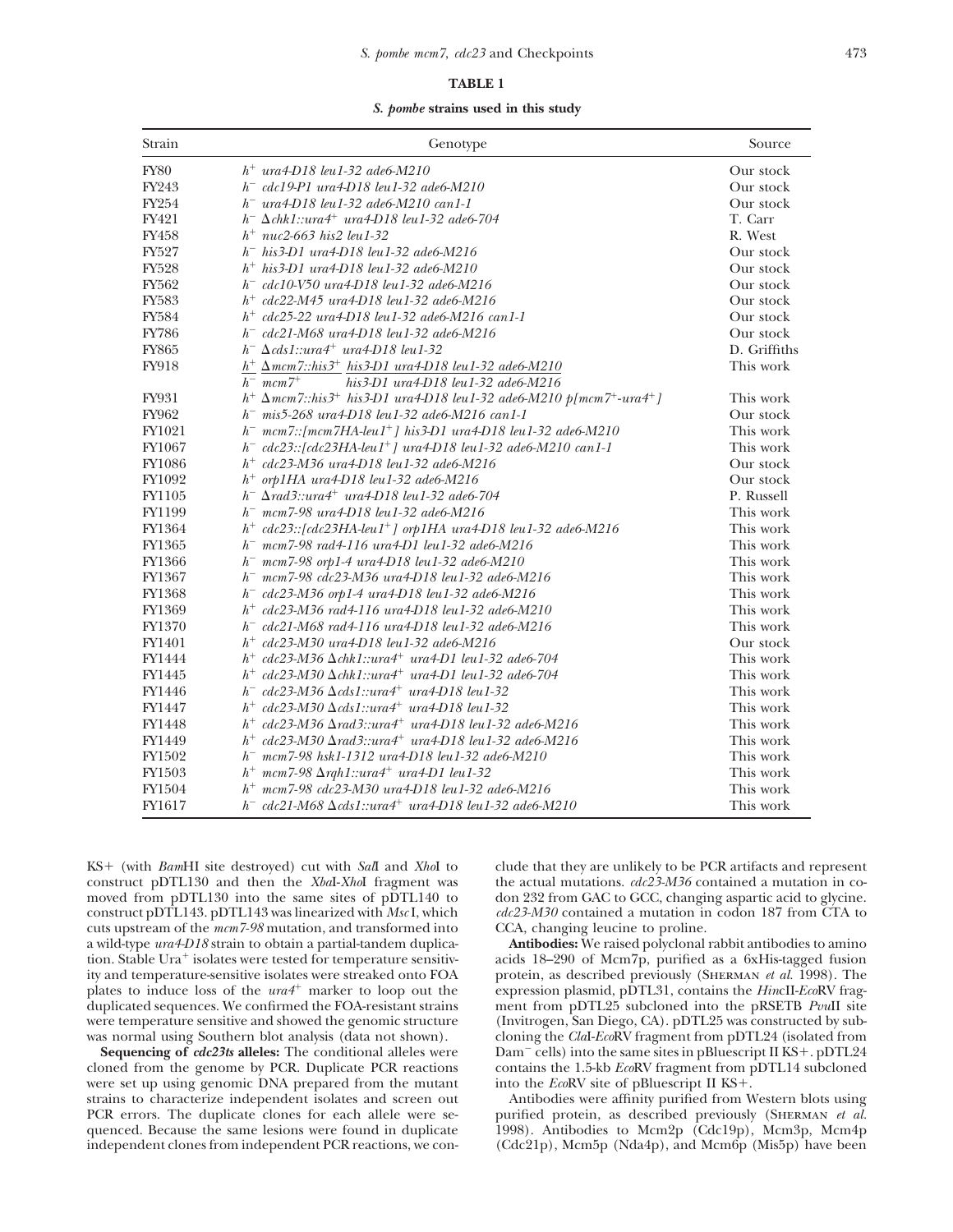described previously (FORSBURG *et al.* 1997; SHERMAN and Forsburg 1998; Sherman *et al.* 1998). Monoclonal anti-HA 12CA5 antibody was a kind gift of Jill Meissenholder and Tony Hunter. Monoclonal anti- $\alpha$ -tubulin antibody was purchased from Sigma (St. Louis; T5168). Donkey-anti-rabbit::Cy3 conjugated secondary antibody used for indirect immunofluorescence was purchased from Jackson ImmunoResearch Laboratories (West Grove, PA).

**Protein extracts, immunoblotting, and immunoprecipitation:** Cell lysates were prepared by glass bead lysis (Moreno *et al.* 1991) in lysis buffer (20 mm HEPES, pH 7.0, 50 mm potassium acetate, 5 mm magnesium acetate, 100 mm sorbitol,  $0.1\%$  Triton X-100) with the addition of 1 mm ATP; 1 mm dithiothreitol (DTT); 2  $\mu$ g/ml of leupeptin, pepstatin, and aprotinin; and 1 mm phenylmethylsulfonyl fluoride. Lysates were cleared by centrifuging at  $20,000 \times g$  for 20 min at 4<sup>o</sup>. When noted, total protein concentrations were determined by BCA protein assay (Pierce, Rockford, IL). For Western blotting, samples were fractionated by SDS-PAGE (National Diagnostic Protogel) and transferred to Immobilon-P (Millipore, Bedford, MA). Detection was carried out using antirabbit or anti-mouse HRP-conjugated secondary antibodies (Sigma or Jackson Labs) and enhanced chemiluminescence (Amersham, Arlington Heights, IL). Immunoprecipitations FIGURE 1.—Structure and disruption of  $mcm^{7}$ . (A) Sche-were performed as described previously (SHERMAN and FORS- matic of Mcm7p. Locations of zinc finger (CX<sub>2</sub>CX<sub>18</sub> burg 1998; Sherman *et al.* 1998) and washed with either lysis buffer or modified RIPA buffer (50 mm Tris, pH 7.5, 150 mm buffer or modified RIPA buffer (50 mm Tris, pH 7.5, 150 mm are shown. The triangle denotes a consensus Cdc2 phosphory-<br>sodium chloride, 1% Nonidet P-40, 0.5% sodium deoxycho-<br>lation site (546-TPSR-549). The locations of th sodium chloride, 1% Nonidet P-40, 0.5% sodium deoxycho- lation site (546-TPSR-549). The locations of the *mcm7-47*,

uble fractions of yeast lysates, we modified the standard proce-<br>dure (MORENO *et al.* 1991). For each sample, lysate was pre-<br>used to disrupt  $mcm$ . The *Scal* fragment used to probe the dure (Moreno *et al.* 1991). For each sample, lysate was pre-<br>pared from  $1.5 \times 10^8$  cells in 250  $\mu$ l buffer. Before the lysates were cleared, we removed unlysed cells and cell debris by centrifuging at 1000 × g for 1 min at 4°. After the lysates were from a wild-type haploid (lane 1), wild-type diploid (lane 2), cleared by centrifuging at  $20,000 \times g$  for 20 min at 4<sup>o</sup>, the soluble fraction was removed (1× volume) and the pellet was washed once in  $1 \times$  volume lysis buffer. The pellet was then blotted to membrane and hybridized with the probe fragment either resuspended in  $1 \times$  volume 8  $\mu$  urea or treated with indicated in B. Bands were visualized either resuspended in  $1 \times$  volume 8 m urea or treated with DNase I, micrococcal nuclease, or NaCl as described below. DNase I (277 units; Sigma) was added to the pellet and treated for 10 min at 25° in 20 mm HEPES, pH 7.9, 1.5 mm magnesium<br>actate, 100 mm lysine hydrochloride) for microscopy. Indirect<br>acetate, 50 mm potassium acetate, 10% glycerol, 0.5 mm DTT,<br>150 mm NaCl, and protease inhibitors. Mic 150 mm NaCl, and protease inhibitors. Micrococcal nuclease (250 units; Amersham) was added to the pellet and treated for 3 min at  $30^{\circ}$  in  $10\%$  glycerol, 1 mm calcium chloride, 100 mm potassium chloride, 50 mm HEPES, pH 7.9, 2.5 mm RESULTS magnesium chloride, 0.25% Triton X-100, and protease inhibitors. For treatment with 1 m sodium chloride, the pellet was **Cloning of fission yeast**  $mcm7$ : We cloned  $mcm7$ <sup>+</sup>, resuspended in 10% glycerol, 1 m sodium chloride, 50 mm the last uncharacterized MCM in S. bombe, using co resuspended in 10% glycerol, 1 M sodium chloride, 50 mM<br>HEPES, pH 7.9, 2.5 mM magnesium chloride, 0.25% Triton<br>X-100, and protease inhibitors and incubated on ice for 20<br> $\frac{1}{1000}$  compared in the last uncharacterized MC  $\frac{R}{1992}$ . Our probe was a previously published semin. After treatment, the extractable material was separated<br>from the pellet with another 20-min 20,000  $\times$  g clearing spin. quence fragment that we amplified using PC The pellet was washed once in  $1 \times$  volume buffer and resus-<br>pended in  $1 \times$  volume 8 m urea. Ten microliters of each sample of which contained the entire  $m c m / 7$  gene with flanking

that the cells were stained in a final concentration of  $1 \mu$ M. Sytox Green (Molecular Probes, Eugene, OR). We used a subclasses, fission yeast Mcm7p is more similar to its Becton Dickinson FACScan and CellQuest software to analyze orthologs in other species than to the other fission y Becton Dickinson FACScan and CellQuest software to analyze<br>the data (The Salk Institute Center for Cytometry and Molecu-<br>lar Imaging). Fixed cells were rehydrated in 50 mm sodium<br>citrate and then resuspended in 1  $\mu$ g/ml phenylindole (DAPI) in PEMBAL (100 mm Pipes, pH 6.9, 1 mm EDTA, 1 mm magnesium sulfate, 1% BSA, 0.1% sodium



matic of Mcm7p. Locations of zinc finger ( $CX_2CX_3CX_4C$ ), MCM central homology domain, and putative PEST sequence mcm7-97, and mcm7-98 lesions are shown. (B) Schematic of **Soluble/insoluble treatment:** To compare soluble and insol-<br>De fractions of yeast lysates, we modified the standard proce-<br>is shown. Shaded box and  $mcm$ <sup>7+</sup> arrow indicate fragment  $mcm7^{+}$  locus. Location of  $his3^{+}$  in the  $\Delta mcm7::his3^{+}$  disruption Southern blot in C is indicated above the map. (C) Southern blot analysis of chromosomal  $mcm$  deletion. Genomic DNAs and  $\Delta mcm$ 7::*his3<sup>+</sup>*/ $mcm$ 7<sup>+</sup> diploid (lane 3) were digested with *XhoI* and then resolved on a 0.7% agarose gel. DNAs were

pended in 1× volume 8 M urea. Ten microliters of each sample work which contained the entire  $mcm$ math>7^+ gene with flanking<br>was fractionated on an 8% SDS-PAGE gel.<br>**Flow cytometry, microscopy, and indirect immunofluores-**<br> in each of the MCM proteins, a zinc finger, and one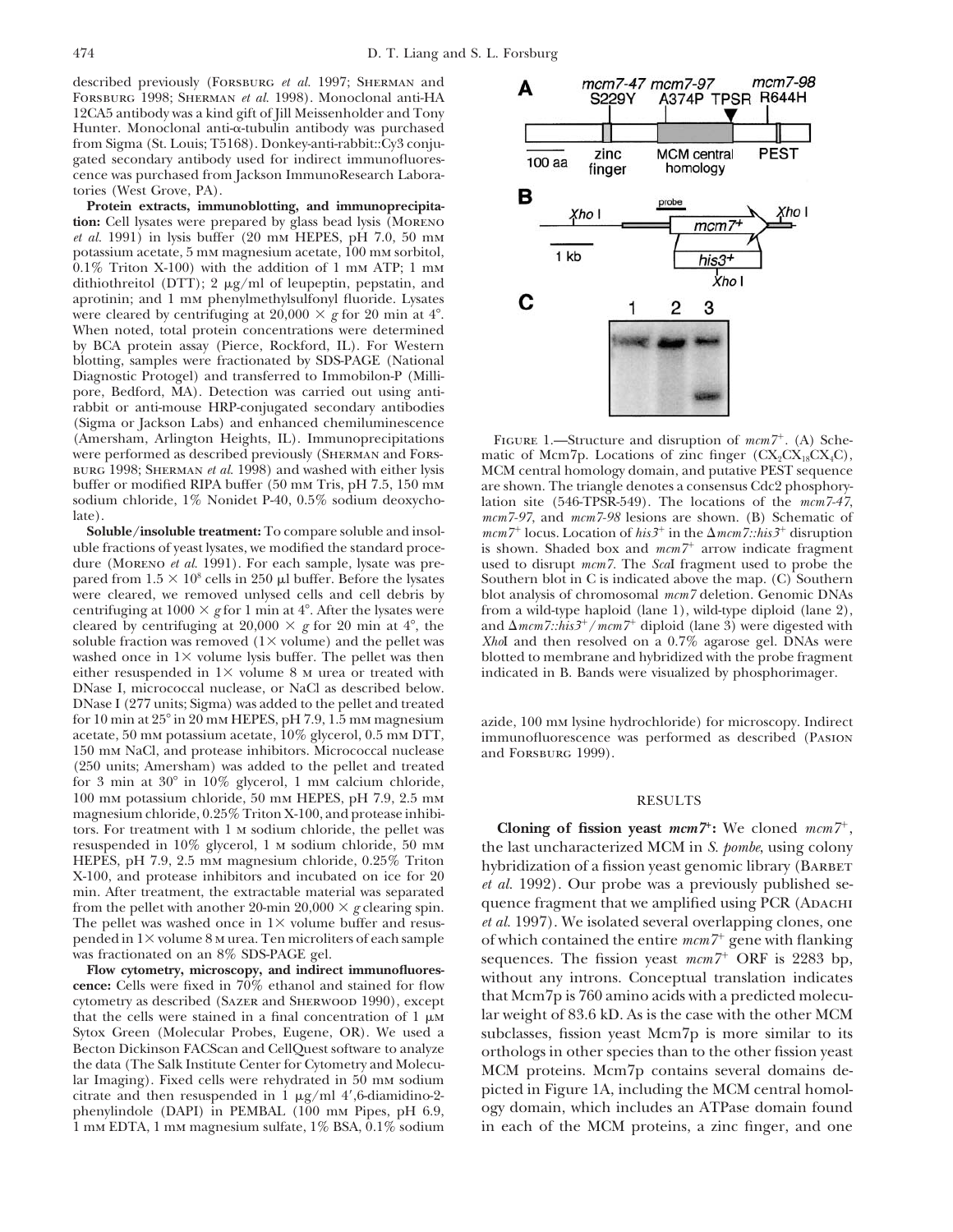consensus CDK phosphorylation site (S/T)PX(K/R). The Mcm7p sequence does not contain any obvious nuclear localization signals. Between amino acids 667 and 679 there is a weak PEST sequence (PESTfind score +1.76, RECHSTEINER and ROGERS 1996).

**Disruption of fission yeast** *mcm7***:** We determined if *mcm*7<sup>+</sup> is essential for viability by replacing the coding sequence for amino acids 82–673 of Mcm7p with the  $his3<sup>+</sup>$  gene (Figure 1B). We confirmed that we had disrupted the  $mcm<sup>7+</sup>$  locus by Southern analysis (Figure 1C). A 0.7-kb *Sca*I fragment containing the coding start site was used as a probe (Figure 1B). The  $mcm7^{+}$  gene is present on an  $\sim$ 4.8-kb *Xho*I fragment. Two bands were detected in the diploid heterozygous for  $\Delta$ *mcm7::his3*<sup>+</sup> (Figure 1C). The upper band corresponds to the 4.8 kb *Xho*I fragment of the wild-type gene locus, whereas the lower band corresponds to the 3.5-kb *Xho*I fragment of the null allele, due to the introduction of a *Xho*I site in  $his3^+$ . Of nine tetrads dissected, all showed 2:2 segregation of viable:inviable spores and all of the viable spores were His<sup>-</sup>. Microscopically, the dead spores typically consisted of a single cell with a partially extended germination tube; thus  $mcm$ <sup>+</sup> is an essential gene and<br>the null mutant arrests during the first cell cycle. Expres-<br>spores undergo a delayed S phase. Spores prepared from wildthe null mutant arrests during the first cell cycle. Expression of genomic  $mcm7$ <sup>+</sup> from a plasmid was able to complement the lethality of this disruption (data not were inoculated into medium lacking histidine at 32°. Samples<br>were taken every 2 hr for 14 hr and analyzed by flow cytometry

For determine the arrest point of  $\Delta m \ell m \ell$  spores, we is from the His<sup>-</sup> spores that cannot germinate. Photomicro-<br>performed a spore germination experiment using the graphs are of DAPI-stained spores after 12 hr at 32°. -*mcm7::his3/mcm7* diploid and a wild-type *his3*/*his3-* m. *D1* diploid control. We prepared spores from the two diploid strains and inoculated the spores into media lacking histidine. This allows only the wild-type *his3*<sup>+</sup> or equivalent mutation in fission yeast Mcm7p (S229Y) and  $\Delta mcm$ 7::his3<sup>+</sup> spores to germinate. The ability of germi-<br>tested the ability of the mutant ( $mcm$ 7-47) to complenating spores to synthesize DNA and divide can be analyzed by flow cytometry and microscopy. As shown in did not complement the null at 25°, suggesting that in Figure 2, His<sup>+</sup> spores from the wild-type diploid com-<br>fission yeast, this mutation results in a nonfunctional pleted S phase between 6 and 8 hr. The  $\Delta mcm$  spores entered S phase with delayed timing relative to the wild-  $mcm$ 7, using a plasmid shuffle strategy (see MATERIALS type spores, arresting with an  $\sim$ 2C DNA content. Al- and methods). Out of 10,000 transformants screened, though the  $\Delta mcm$  cells initiate DNA synthesis and appear to have a replicated DNA content, the cells arrest sequenced the entire *mcm7* open reading frame to deterwith a single nucleus and do not go on to divide. No mine the mutations in the temperature-sensitive alleles evidence for premature mitotic entry or a <1C pheno- and found that two of the three mutants were identical. type was observed, in contrast to initiation mutants such *mcm7-97* consisted of a G to C transition resulting in a as *cdc18* (Kelly *et al.* 1993). This suggests that in the change of codon 374 from alanine to proline. *mcm7-98*  $\Delta mcm$  spores DNA replication is not complete and a checkpoint has been activated in response to incom- of codon 644 from arginine to histidine. We replaced plete DNA replication or DNA damage; this is consistent the wild-type chromosomal copy of *mcm7* with *mcm7-98* with observations of the other  $\Delta m$ cm spores (SHERMAN and Forsburg 1998; Liang *et al.* 1999). the structure by Southern blot (data not shown). *mcm7-*

To facilitate genetic analysis of  $mcm<sup>+</sup>$ , we isolated a gesting that this mutant is nonfunctional in single copy. temperature-sensitive allele. In budding yeast, the *mcm7 mcm7-98* clones formed colonies at a similar rate to wild mutant *cdc47-1* is the result of a single-amino-acid substi- type on minimal media at the permissive temperature tution of serine 286 to tyrosine (Moir *et al.* 1982; DAL- of 25<sup>°</sup> (Figure 3A). *mcm7-98* is unable to form colonies ton and Hopwoon 1997). We constructed *in vitro* the on minimal media at 29<sup>°</sup> or higher temperatures, indi-



 *spores. Δ* $*mem7*$  $mcm7~(\Delta mcm7/mcm7^+)$  diploids shown).<br>To determine the arrest point of  $\Delta mcm$  spores, we and microscopy. The persistent 1C peak in each of the panels To determine the arrest point of  $\Delta mcm$  spores, we are form the His-Forms the History.

*mcm7::his3.* However, *mcm7-47* protein. We therefore generated a conditional allele of we identified three temperature-sensitive plasmids. We consisted of a G to A transition resulting in a change as described in materials and methods and confirmed **Isolation of a temperature-sensitive allele of** *mcm7***:** *97* could not be recovered in the chromosome, sug-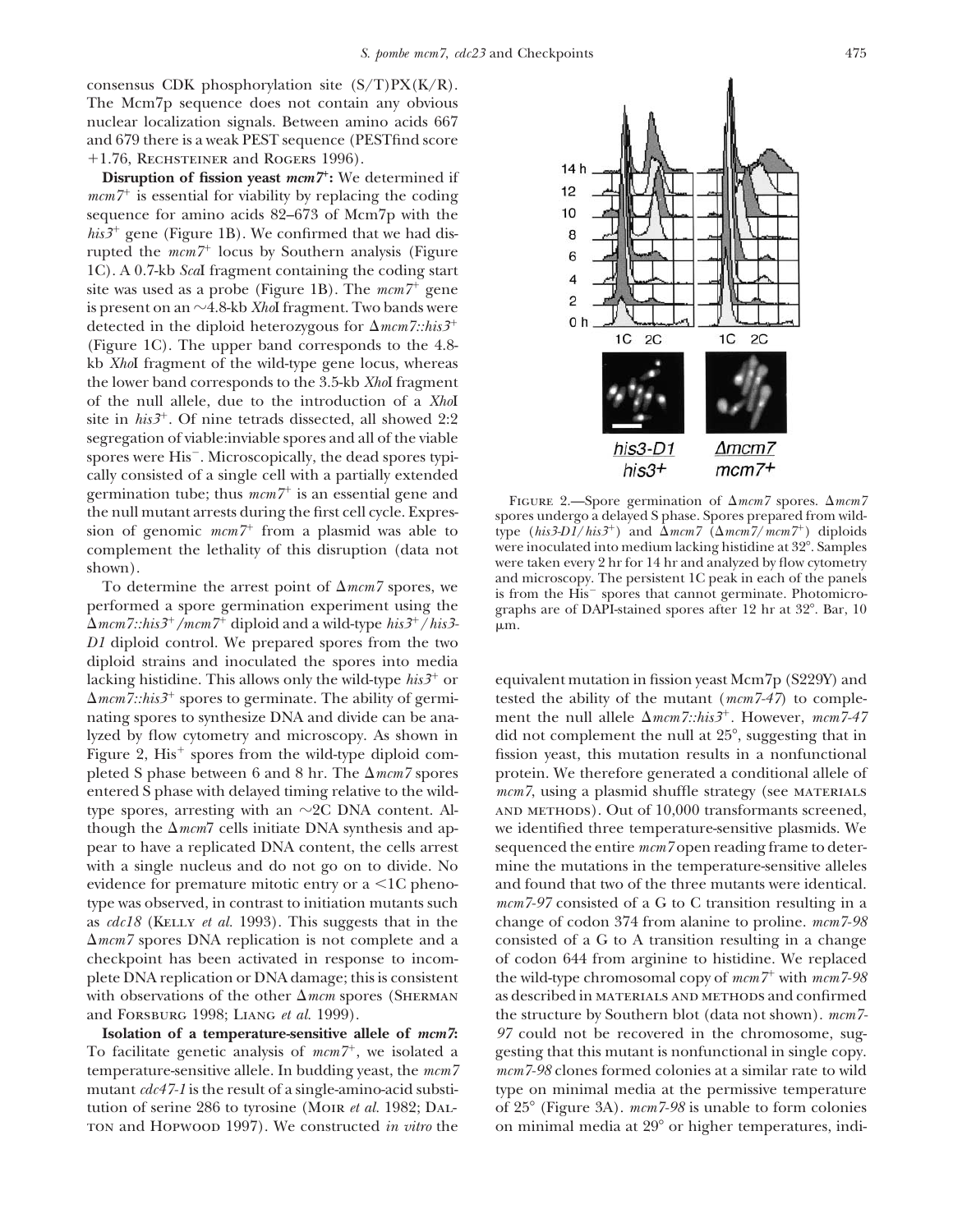

Figure 3.—*mcm7-98* and *cdc23ts* arrest phenotype. (A) *mcm7-98*, *cdc23-M36*, and *cdc23-M30* cells are temperature and media sensitive. Wild-type,  $mcm$ 7-98,  $cdc23-M36$ , and  $cdc23-M30$  cells were streaked onto minimal (EMM) plates at 17<sup>o</sup> for 17 days; rich (YES) plates at  $17^{\circ}$  for 10 days; EMM plates at  $25^{\circ}$  for 5 days; and YES plates at  $25^{\circ}$  or both EMM and YES plates at  $29^{\circ}$ ,  $32^{\circ}$ , or 36 for 3 days. (B) Flow cytometry of *mcm7-98* and *cdc23-M36* cells. Cells were grown at 25 in minimal media before being shifted to 36 for 6 hr. Aliquots were removed at 0, 2, 4, and 6 hr and analyzed by flow cytometry. The positions of 1C and 2C DNA contents are indicated. (C) *mcm7-98* and *cdc23-M36* cells arrest with a heterogeneous phenotype. Photomicrographs are of DAPIstained cells after 6 hr at 36°. Bar, 10  $\mu$ m. (D) *cdc23-M36* cells complete S phase slowly after hydroxyurea block and release. Wild-type,  $mcm$ 7-98, and  $cdc23-M36$  cells were grown at 25° in minimal media, then treated with 15 mm hydroxyurea for 4 hr, shifted to  $36^{\circ}$  for  $30$  min, and then washed out of hydroxyurea and returned to  $36^{\circ}$ . Aliquots were removed 0, 10, 20, 30, 45, and 60 min after release from hydroxyurea and prepared for flow cytometry. The positions of 1C and 2C DNA contents are indicated.

 $25^{\circ}$  (data not shown). 1994).

cating that  $29^\circ$  is the restrictive temperature. Although the effects of  $mcm$ -98 in combination with other muthe  $mcm7-98$  strain formed colonies at a similar rate to tants (Table 2). We were unable to construct double wild type on rich media at 17<sup>o</sup>, it is unable to form mutants of either  $mcm2ts$  (cdc19-P1),  $mcm4ts$  (cdc21-M68), colonies on rich media at 25 or higher temperatures or *mcm6ts (mis5-268)* with *mcm7-98*, suggesting *mcm7-98* (data not shown). Perhaps the cells grow more slowly is synthetically lethal when combined with these other on minimal media and are thus able to repair any prob- *mcm* mutants. Previous work showed that *mcm2ts (cdc19* lems in replication. However, this phenotype is observed *P1)* and *mcm4ts (cdc21-M68)* are synthetically lethal with only on solid media, since the growth rate of *mcm7-98* each other (Forsburg and Nurse 1994), as are *mcm4ts* is the same in both rich and minimal liquid media at *(cdc21-M68)* and *mcm6ts (mis5-268)* (Takahashi *et al.*

**Genetic interactions of** *mcm7-98***:** In fission yeast and We next investigated whether there were genetic inbudding yeast, there is a network of genetic interactions teractions between *mcm7-98* and mutants in other proamong conditional alleles of MCMs and other initiation teins implicated in origin function and DNA metabolism genes that predict physical associations. We examined (Table 2). We combined *mcm7-98* with *rad4-116* (check-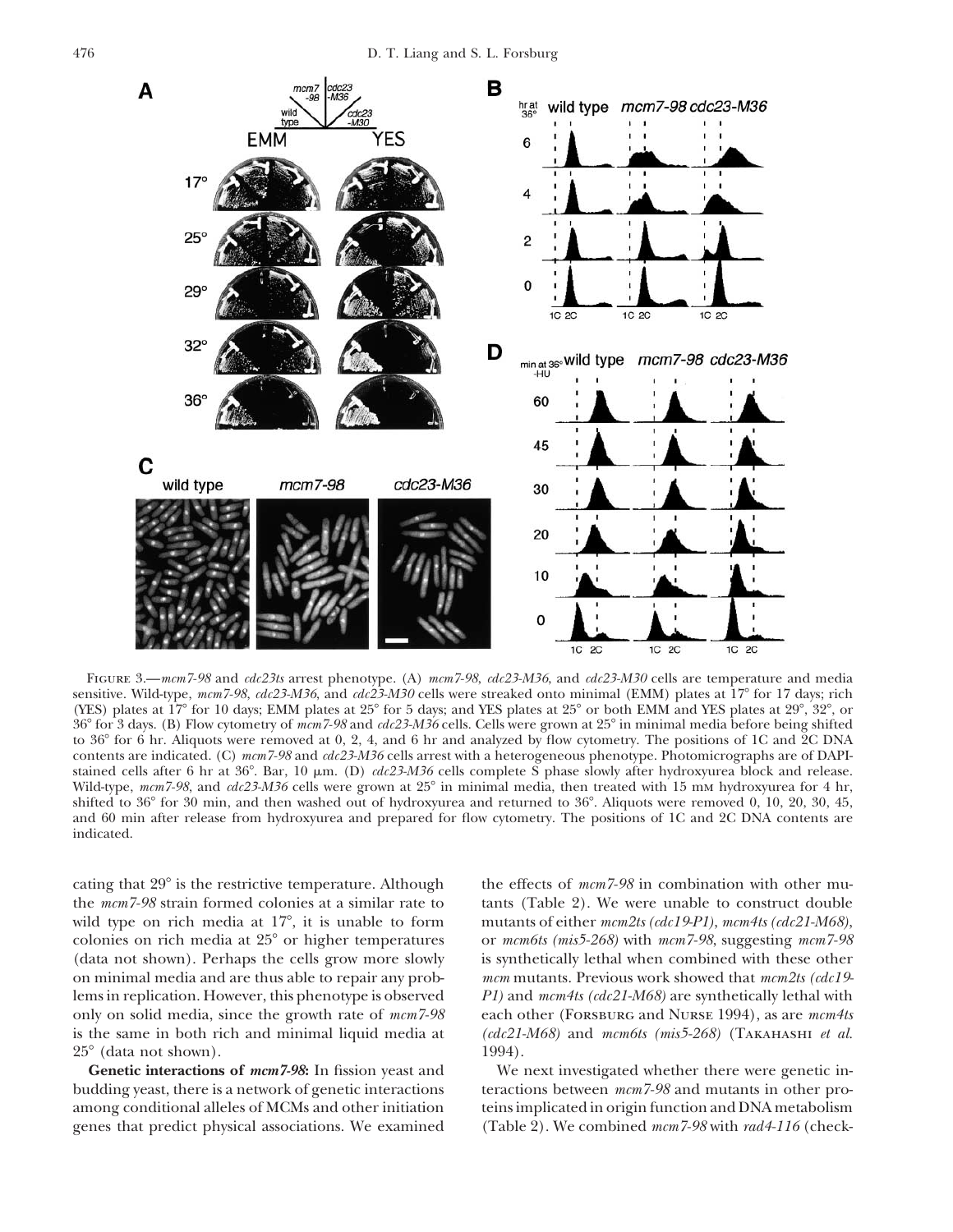### **TABLE 2**

| Mutant                | Function                      | $mcm$ 7-98           | $cdc23-M36$                    | $mcm4-M68$           |
|-----------------------|-------------------------------|----------------------|--------------------------------|----------------------|
| $\Delta$ rad $\Delta$ | Checkpoint kinase             | SL.                  | Red. RT                        | NT                   |
| $\Delta chk1$         | Checkpoint kinase             | SL.                  | None                           | NT                   |
| $\Delta c ds1$        | Checkpoint kinase             | <b>SL</b>            | None                           | None                 |
| $cdc19-P1$            | MCM <sub>2</sub>              | SL.                  | None <sup><math>a</math></sup> | $SL^b$               |
| $mcm4-M68$            | MCM4                          | <b>SL</b>            | SL.                            |                      |
| $mis 5-268$           | MCM6                          | <b>SL</b>            | NT                             | $SL^c$               |
| $mcm$ 7-98            | MCM7                          |                      | None                           | <b>SL</b>            |
| $h$ sk $1-1312$       | Cdc7 kinase                   | Slow at $25^{\circ}$ | Red. $RT^d$                    | None <sup>d</sup>    |
| $rad4-116$            | Initiation/checkpoint protein | None                 | Red. RT                        | Red. RT              |
| $orpl-4$              | ORC <sub>1</sub>              | None                 | None                           | Red. RT <sup>e</sup> |
| $\Delta$ rqh1         | DNA helicase                  | Slow at $25^\circ$   | NΤ                             | Red. RT <sup>f</sup> |

**Summary of genetic interactions of** *mcm7-98* **and** *cdc23-M36* **mutants**

Genetic interactions were determined by comparing growth of the double mutant strains to the parental strains at 25°, 29°, 32°, 34°, and 36°. None, no interaction; SL, synthetic lethal; Red. RT, reduced restrictive temperature; NT, not tested.

*<sup>a</sup>* Forsburg *et al.* (1977).

*<sup>b</sup>* Forsburg and Nurse (1994).

 $c$  Takahashi *et al.* (1994).

*d* SNAITH *et al.* (2000).

*<sup>e</sup>* Grallert and Nurse (1996).

*f* J. M. BAILIS, personal communication.

point/replication factor), *orp1-4* (ORC component), (Table 2). There is no genetic interaction between  $hsk1-1312$  (Cdc7 kinase), and  $\Delta rgh1$  (RecQ DNA helicase; Fenech *et al.* 1991; Grallert and Nurse 1996; *(cdc21-M68)* are synthetically lethal, and the *cdc23-M36* MURRAY *et al.* 1997; STEWART *et al.* 1997; SNAITH *et al. rad4-116* double mutant has a reduced restrictive tem-2000). We did not observe any synthetic phenotypes in perature. Because of the interaction of *cdc23-M36* with the *mcm7-98 orp1-4* or *mcm7-98 rad4-116* double mutants both *rad4-116* and *mcm4ts (cdc21-M68)*, we constructed but noted that both the *mcm7-98 hsk1-1312* and *mcm7-* the *mcm4ts rad4-116* double mutant and observed that 98  $\Delta$ *rgh1* double mutants grew more slowly at 25 $\degree$  than did either parent. mutants of *hsk1-1312 cdc23-M36* and *hsk1-1312 rad4-116* 

LEY *et al.* 2000). Despite its name, MCM10 is not a to regulate initiation (see DISCUSSION). member of the MCM family and has no homology to **Arrest phenotype of** *mcm7-98* **and** *cdc23-M36***:** We ex-MCM2–7 but is thought to associate with the MCM com- amined the arrest phenotypes of *mcm7-98* and *cdc23-* (Aves *et al.* 1998), for which there are two mutant alleles, and *cdc23-M36* cells were shifted from the permissive *M30* and *M36* (NASMYTH and Nurse 1981). We cloned temperature to the restrictive temperature and samples these by PCR and sequenced them. To avoid PCR-gener- were taken for flow cytometry and microscopic analysis ated mutations, each reaction was carried out in dupli- (Figure 3, B and C). Wild-type cells maintained a 2C cate, and the product of each PCR reaction was indepen- DNA content throughout the 36 growth period. *mcm7* dently cloned. Based on this analysis, the *cdc23-M36 98* cells remained 2C through 2 hr at the restrictive allele changes a conserved aspartic acid to glycine temperature; by 4 hr, a distinct shoulder of cells with a (D232G). The *cdc23-M30* allele changes a conserved DNA content between 1C and 2C appeared. By 6 hr, leucine to proline (L187P). Both mutations are in the about one-half of the cells had an intermediate DNA MCM10 central domain (Izumi *et al.* 2000). As was the content, suggesting an S phase delay. We also observed case with *mcm7-98*, the *cdc23ts* alleles had different maxi- an S phase delay in *cdc23-M36* cells. There was a small mum permissive temperatures on minimal *vs*. rich plates peak of cells with 1C DNA content after 2 hr at the (Figure 3A). The maximum permissive temperature for restrictive temperature, and by 4 hr there was a broad either  $cdc23$ ts strain was  $32^\circ$  on minimal plates and  $29^\circ$  peak of cells with between 1C and 2C DNA content. on rich plates. We combined *mcm7-98* with both temper- However, in contrast to the *mcm7-98* strain, the *cdc23* ature-sensitive alleles of *cdc23*; in neither case did we *M36* cells arrested at 6 hr with an elongated 2C DNA observe genetic interactions (Table 2; data not shown). content peak. Although the *mcm7-98* and *cdc23-M36* We also crossed *cdc23-M36* with other initiation mutants strains arrested with different flow cytometry profiles,

*rdc23-M36* and *orp1-4*. However, *cdc23-M36* and *mcm4ts* it too had a reduced restrictive temperature. The double In budding yeast, MCM7 interacts physically and ge-<br>also exhibit reduced restrictive temperature (SNAITH *et* netically with MCM10 (Merchant *et al.* 1997; Homes- *al.* 2000), suggesting these factors interact in a network

plex. The fission yeast homolog of *MCM10* is *cdc23 M36* in liquid culture. Wild-type and mutant *mcm7-98*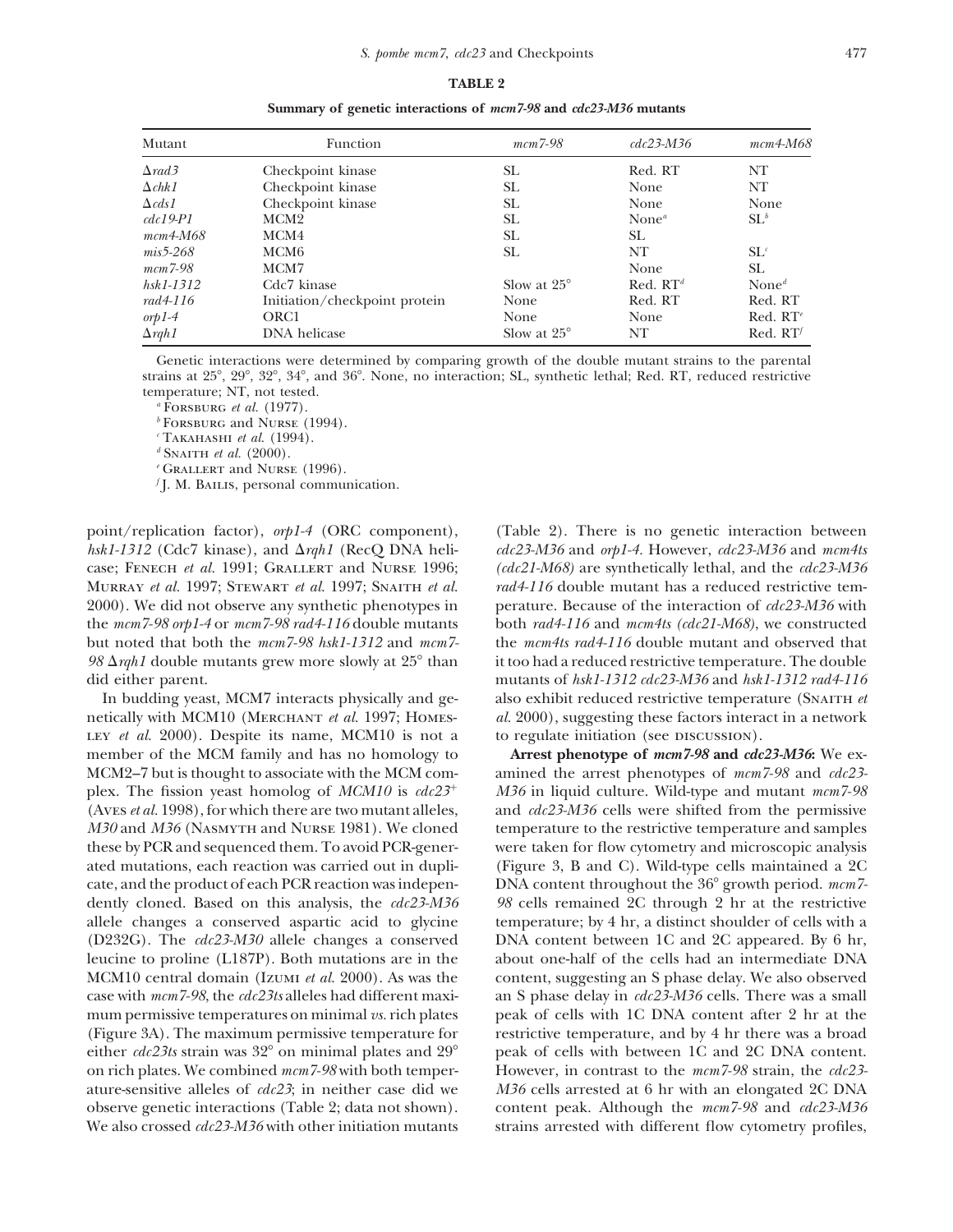the cells had similar morphologies. When we stained the cells with DAPI, we observed that most, but not all, of the cells were elongated. This mixed-arrest phenotype is similar to that observed in *mcm6ts (mis5-268)* (Takahashi *et al.* 1994) and distinct from the uniform elongated phenotype of *mcm2ts (cdc19-P1)* (Forsburg and Nurse 1994) and *mcm4ts (cdc21-M68)* (Coxon *et al.* 1992).

We treated wild-type and mutant *mcm7-98* and *cdc23- M36* cells with hydroxyurea to determine if they can complete DNA synthesis at the restrictive temperature after an early S phase block. Asynchronous cells were treated with hydroxyurea at the permissive temperature to block them in early S phase. Cells were shifted to<br>the restrictive temperature for 30 min to inactivate the<br>mutant proteins and then the hydroxyurea was washed of Weel (BODDY *et al.* 1998). Total lysate (275  $\mu$ g) wa mutant proteins and then the hydroxyurea was washed bated with bacterially produced GST:Wee1<sup>152</sup> bound to GSH-<br>restrictive temperature (Figure 3D) Wild type cells rap Sepharose. The GSH-Sepharose was washed and assayed for restrictive temperature (Figure 3D). Wild-type cells rap-<br>idly enter S phase when released from hydroxyurea and<br>complete S phase within 30 min.  $mcm$ 7-98 cells enter<br>complete S phase within 30 min.  $mcm$ 7-98 cells enter<br>su complete S phase within 30 min.  $mcm$ 7-98 cells enter and complete S phase with timing similar to that of wild- (bottom). Lysates were prepared from wild-type cells (lane 1), type cells. *cdc23-M36* cells were also able to complete S wild-type cells treated with 12 mm hydroxyurea for 3 hr (lane<br>nbase albeit slower than both wild-type and mem 7.98 2), mcm2ts (cdc19-P1) cells grown at 25° and 36° phase, albeit slower than both wild-type and  $mcm7-98$ 

We crossed  $mcm$  7-98 to the checkpoint mutants  $\Delta rad3$ ,  $\Delta$ *chk1*, and  $\Delta$ *cds1* to see if the arrest was dependent on replication or damage checkpoints. Rad3 (ATM/ATR mutants of *cdc23-M36* with each of the checkpoint muhomolog) is required for both checkpoints and is thought to act upstream of Chk1 and Cds1; Cds1 re- the restrictive temperature as elongated cells, similar to sponds to the replication checkpoint and Chk1 to dam-<br>the parent *cdc23-M36* strain (data not shown). However, age (reviewed in RHIND and RUSSELL 2000). We could not recover double mutants of  $mcm$ 7-98 with any of the checkpoint mutants, despite screening several hundred cells no longer arrested as elongated cells but underspores by random spore analysis or by tetrad analysis went aberrant divisions (data not shown). This is typical and plating on minimal plates at  $25^{\circ}$ , because of the of late S phase mutants that require the damage check*mcm7-98* media sensitivity. Thus, *mcm7-98* is synthetically point for arrest (*e.g.*, Maiorano *et al.* 1996; Gould *et* lethal with  $\Delta rad3$ ,  $\Delta chkl$ , and  $\Delta$ ability to recover double mutants of *mcm7-98* with the *M36* at the restrictive temperature requires the Rad3 checkpoint mutants suggests that both the replication and Chk1 kinases, both part of the damage checkpoint and damage checkpoint pathways are required to maintain the viability of *mcm7-98* cells under all conditions, tants had a reduced restrictive temperature compared suggesting *mcm7-98* has significant defects even at 25°. to the parent strains. Interestingly, no synthetic defect was observed in a Previously we observed that temperature-sensitive aldouble mutant  $\Delta c ds1$  mcm4ts (Table 2) or  $\Delta$ 



3 and 4), and *mcm7-98* cells grown at 25° and 36° for 6 hr cells.<br>(lanes 5 and 6). Lane 7 is no lysate control.

tants. The  $cdc23-M36 \Delta cds1$  double mutants arrested at when  $cdc23-M36$  was combined with either  $\Delta rad3$  or  $\Delta$ *chk1* and shifted to the restrictive temperature, the *al.* 1998; LIANG *et al.* 1999). Thus, the arrest of *cdc23*pathway. Interestingly, the  $cdc23-M36\Delta rad3$  double mu-

*cds1 mcm2ts* leles of *cdc* genes involved in replication initiation lost (Liang *et al.* 1999), so this defect is not common to viability when grown at the restrictive temperature, indiother MCMs. cating that defects in the initiation of DNA replication To investigate whether the Cds1 kinase is activated may lead to abnormal DNA synthesis and irreparable in the *mcm7-98* mutant, we compared Cds1 kinase activ- damage to cells (Liang *et al.* 1999). We compared the ity in wild-type, *mcm2ts (cdc19-P1)*, and *mcm7-98* cells. ability of *mcm7-98*, *cdc23-M36*, wild-type, and *mcm4ts* We assayed Cds1 activity by monitoring phosphorylation *(cdc21-M68)* cells to form colonies after being incubated of the amino terminus of bacterially produced Wee1p at the restrictive temperature. Typical results of a viabil- (BODDY *et al.* 1998). Cds1 was activated as expected ity experiment are shown in Figure 5A. Wild-type cells in a hydroxyurea-treated wild-type control, but kinase continue to grow and increase in number at the restricactivity was not observed in *mcm2ts (cdc19-P1)* or *mcm7-* tive temperature. *cdc23-M36* cells did not increase in *98* at either the permissive or restrictive temperature number or lose viability through 4 hr but after 6 hr at (Figure 4). the restrictive temperature decreased to  $\sim 30\%$  relative In contrast to  $mcm$ 7-98, we were able to recover double viability. Loss of viability was more pronounced in the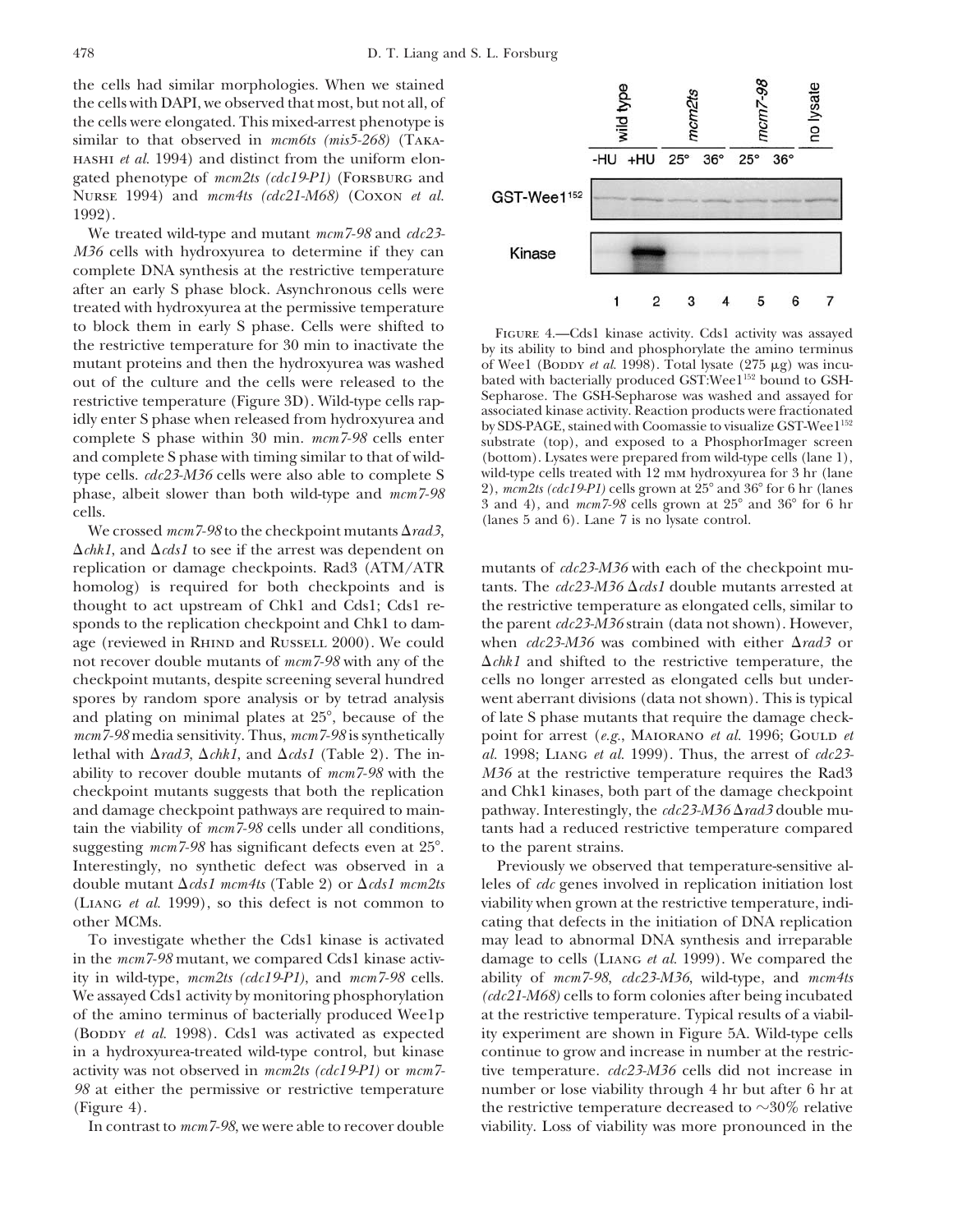

(open circles), *cdc23-M36* (open squares), and  $mcm4ts$  (*cdc21*- activity of other MCM proteins, we examined tempera-<br>M68) (solid square) cells were grown in minimal media and ture-sensitive strains of  $mcm2ts$  (*cdc19-P1*), *M68*) (solid square) cells were grown in minimal media and shifted from 25<sup>°</sup> to 36<sup>°</sup> at time zero. Aliquots were taken and shifted from 25° to 36° at time zero. Aliquots were taken and *M68*), or *mcm6ts (mis5-268)* grown at 36°. In each of the plated onto minimal medium at 25° to determine percentage plated onto minimal meatum at 25 to determine percentage<br>of relative viability. Percentage of relative viability was calculated as (number of colonies at time  $t$ )  $\times$  100/(no. of colonies<br>at time zero). (B) Chromosomes cells do not enter a pulsed-field gel at  $25^{\circ}$  or  $36^{\circ}$ . Chromosomes (Chr) were prepared and fractionated by pulsed-field gel elec-<br>trophoresis as described in MATERIALS AND METHODS. Lanes<br>porative (Figure 61) In contrast mutation of  $\alpha/23$  does trophoresis as described in MATERIALS AND METHODS. Lanes<br>
1 and 2, wild-type cells treated without and with 20 mm hy-<br>
droxyurea (HU) for 6 hr at 32°. Lanes 3 and 4,  $mcm$ 7-98 cells<br>
grown at 25° and 36° for 6 hr. Lanes 5 grown at  $25^{\circ}$  and  $36^{\circ}$  for 6 hr. Lanes 5 and 6, *cdc23-M36* cells grown at  $25^{\circ}$  and  $36^{\circ}$  for 6 hr.

the *mcm4ts (cdc21-M68)* and *mcm7-98* strains were similar. yeast MCM proteins. Affinity-purified antibodies recog-However, after 6 hr, *mcm4ts (cdc21-M68)* dropped to nize a band of 97 kD, slightly larger than the predicted  $\sim$ 3% relative viability; *mcm7-98* only decreased to 14% molecular weight of 83.6 kD (Figure 7A). To confirm

of the chromosomes in our strains. We prepared chro- pSLF173 (vector control), wild-type cells transformed mosomes from wild-type cells, wild-type cells treated with pDTL87 (*nmt-mcm7HA*) and grown in thiamine to with hydroxyurea, and from  $mcm$ 7-98 and  $cdc$ 23-M36 repress the plasmid promoter to a low level of expres-

cells grown at  $25^{\circ}$  or shifted to  $36^{\circ}$  for 6 hr (Figure 5B). In wild-type cells, all three of the chromosomes were able to migrate into the gel. In contrast, the chromosomes from wild-type cells treated with hydroxyurea did not enter the gel, consistent with the observation that hydroxyurea causes paused replication forks, resulting in unresolved replication intermediates (KELLY *et al.*) 1993; Liang *et al.* 1999). Chromosomes prepared from each of the temperature-sensitive strains grown at the permissive temperature were able to migrate into the pulsed-field gel as well as wild type. Notably, chromosome III has an increased mobility in the *mcm7-98* strain at the permissive temperature. This may reflect recombination in the rDNA region and is typical of a number of early replication mutants including *mcm2ts* (Liang *et al.* 1999) and *hsk1ts* (SNAITH *et al.* 2000). At the restrictive temperature, the chromosomes prepared from *mcm7* cells did not migrate into the gel, similar to chromosomes prepared from hydroxyurea-treated wild-type cells. Thus the chromosomes from *mcm7-98*- or *cdc23- M36*-arrested cells likely contain replication intermediates; this result is consistent with the observation that the cells arrest with an S phase delay.

**Mcm7p localization:** Fission yeast MCM proteins, like metazoan MCM proteins, have been shown to be localized in the nucleus throughout the cell cycle, and their localization is interdependent (PASION and FORSBURG 1999). We determined the cellular localization of fission yeast Mcm7p by performing indirect immunofluorescence microscopy, using polyclonal antibodies to Mcm7p (see below). In an asynchronous population of wild-FIGURE 5.—mcm7-98 and cdc23-M36 viability and chromo-<br>some gel. (A) mcm7-98 and cdc23-M36 lose viability at the<br>restrictive temperature. Wild-type (solid diamonds), mcm7-98<br>(open circles) cdc<sup>23-M36</sup> (open squares) and mcm

characterize the Mcm7 protein, we raised polyclonal antibodies to a bacterially produced protein fragment corresponding to the N-terminal half of Mcm7p, a re*mcm* mutants. After 4 hr at the restrictive temperature, gion that shares little homology with the other fission relative viability. the specificity of the antibody on Western blots, we We used pulsed-field gel analysis to examine the state compared lysates from wild-type cells transformed with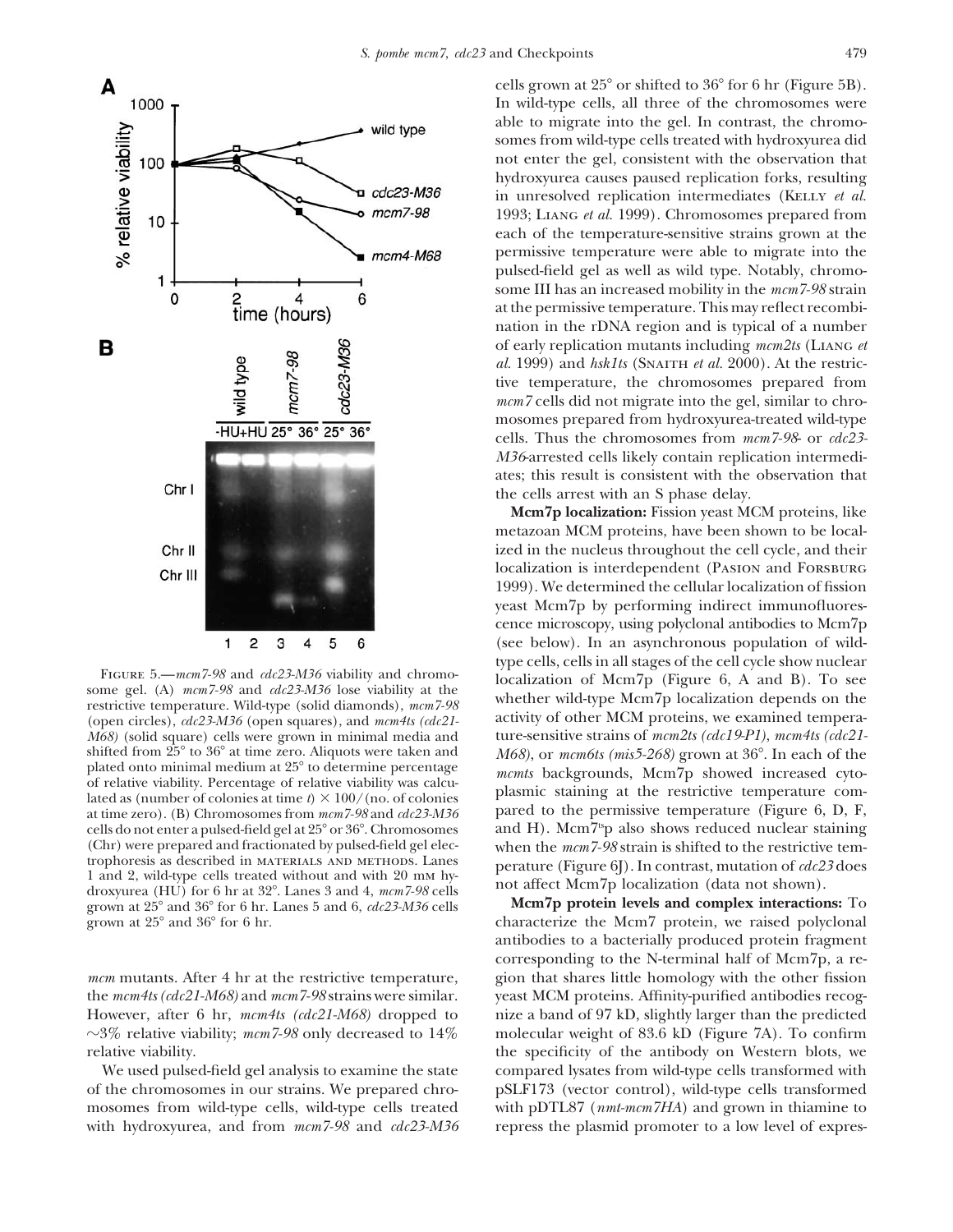

indirect immunofluorescence and stained with DAPI to detect DNA or with anti-Mcm7p antibody. (A and B) Mcm7p is nu-<br>clear throughout the cell cycle. Asynchronous wild-type cells antibodies. clear throughout the cell cycle. Asynchronous wild-type cells were stained with (A) DAPI or (B) anti-Mcm7p antibody. (C–J) Mcm<sup>7</sup>p is more cytoplasmic in *mcmts* strains at 36°. Cells were grown at 25° (C, E, G, I) or 36° (D, F, H, J) for 4 hr and grown at 25 (C, E, G, I) or 36 (D, F, H, J) for 1 hr and cell cycle by preparing lysates from cells arrested at stained with anti-Mcm7p antibody. (C and D)  $mcm2ts$  (cdc19-*P1).* (E and F) *mcm4ts (cdc21-M68).* (G and H) *mcm6ts (mis5-* various points of the cell cycle (Figure 7B). Crude lysates 268). (I and J) mcm7-98. Bar, 10 μm. were prepared from asynchronous wild-type cells, wild-



Figure 7.—Mcm7p characterization. (A) Characterization of antibodies to Mcm7p. Cell lysates were prepared and 10 g of total protein was separated by SDS-PAGE. Lanes 1 and 4, lysate from wild-type cells transformed with vector control (pSLF173). Lanes 2 and 5, lysate from wild-type cells transformed with *nmt-mcm7HA* grown in the presence of thiamine (pDTL87). Lanes 3 and 6, lysate from wild-type strain with endogenous copy of  $mcm<sup>7+</sup>$  replaced with  $mcm<sup>7</sup>HA$  (FY1021). Duplicate filters were immunoblotted with anti-Mcm7p (lanes 1–3) or anti-HA (lanes 4–6) antibodies. All filters were immunoblotted with anti-tubulin as a loading control. (B) Mcm7p levels do not vary with the cell cycle but are decreased in mcm7-98. Cell lysates were prepared and 10 μg of total protein was separated by SDS-PAGE. Strains were grown at 36° for 4 hr unless otherwise indicated. Lane 1, wild-type asynchronous cells; lane 2, wild-type cells starved in minimal media lacking nitrogen overnight at  $25^{\circ}$ ; lane 3, *cdc10-V50* (G<sub>1</sub> arrest); lane 4, *cdc22-M45* (early S phase arrest); lane 5, *cdc25-22* (G<sub>2</sub>/M arrest); lane 6, *nuc2-663* (M phase arrest); lane 7, *mcm7-98* at FIGURE 6.—Localization of Mcm7p. Cells were prepared for arrest); lane 6, *nuc2-663* (M phase arrest); lane 7, *mcm7-98* at direct immunofluorescence and stained with DAPI to detect 25°; lane 8, *mcm7-98*; lane 9, wild-typ

type cells starved for nitrogen, and the following temperature-sensitive strains grown at the restrictive temperasion, and a strain in which the endogenous copy of ture (NURSE *et al.* 1976; FANTES 1979; NASMYTH and *mcm7* has been replaced with an epitope-tagged version Nurse 1981; Hirano *et al.* 1988): *cdc10-V50* (transcripof the gene (FY1021). The Mcm7p antibodies recognize tion factor, arrests at G1), *cdc22-M45* (ribonucleotide a single band in vector control lysate, a major band reductase, arrests early in S phase), *cdc25-22* (CDK phosand a weaker slower-migrating band in the  $nmt-mcm7HA$  phatase, arrests at  $G_2/M$ ), and  $nuc2-663$  (APC compolysate, and a single slower-migrating band in the inte- nent, arrests in M phase). Mcm7p is not detectable in grated *mcm7HA* lysate. The slower-migrating band was cells starved for nitrogen, but levels remain constant in confirmed to be the HA-tagged Mcm7p by immunoblot- the other cell cycle arrests. We also examined *mcm7-98* ting with monoclonal antibodies to the HA epitope; its cells to see whether Mcm7p levels change upon the shift mobility is reduced due to the triple HA tag (Figure 7A). to the restrictive temperature (Figure 7B, lanes 7 and We investigated the levels of Mcm7p throughout the 8). Mcm7p levels in  $mcm$ -7-98 are reduced compared to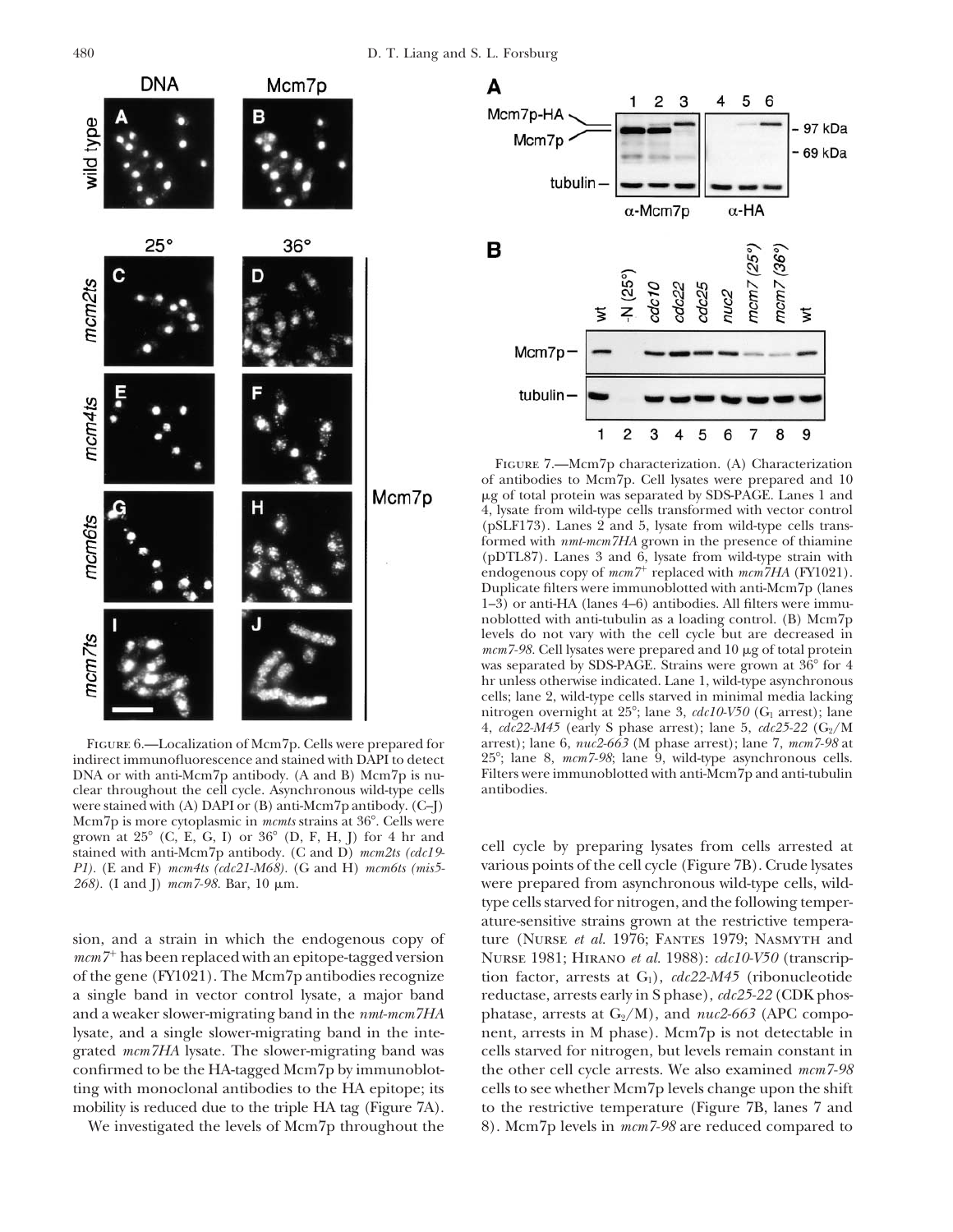![](_page_10_Figure_1.jpeg)

SDS-PAGE. (A) Immunoprecipitation with anti-Mcm2p and immunoblot with anti-Mcm7p. (B) Immunoprecipitation with anti-Mcm<sup>7</sup>p and immunoblot with anti-Mcm6p. (F) Immuno-<br>precipitation with anti-Mcm<sup>7</sup>p and immunoblot with anti-

is peripherally associated with Mcm4p and Mcm6p; salt, or micrococcal nuclease (GRALLERT and NURSE<br>Mcm3p and Mcm5p form a tight dimer and are also 1996: LYGEROU and NURSE 1999: OGAWA et al. 1999: peripherally associated with Mcm4p and Mcm6p (SHER- NISHITANI *et al.* 2000). Figure 9A diagrams the soluble/ man and Forsburg 1998; Sherman *et al.* 1998; Lee and insoluble fractionation that we used. Briefly, crude ly-<br>HURWITZ 2000). The relative affinities can be distin-sates were prepared and a short spin was used to remove HURWITZ 2000). The relative affinities can be distin-<br>guished from one another by using an immunoprecipi-<br>whole cells. Insoluble proteins  $(P_1)$  were separated from tation protocol and washing with gentle (lysis buffer: the soluble proteins (S) by centrifugation. The insoluble low salt, low detergent) or harsh (modified RIPA buffer: proteins were then either analyzed or treated and exmoderate salt, high detergent) buffers. We used a coim- tractable proteins (E) were separated from insoluble munoprecipitation strategy to place Mcm7p within the proteins  $(P_2)$  by centrifugation. Figure 9B shows that fission yeast MCM complex. We used antibodies against Orp1p-HA and Cdc23p-HA are each detectable in the Mcm2p, Mcm4p, and Mcm7p to immunoprecipitate the insoluble fractions of the parent and *cdc23HA orp1HA* cognate proteins from a wild-type lysate and then cells. We immunoblotted fractions prepared from asynwashed duplicate immunoprecipitates with either the chronous *cdc23HA orp1HA* cells with antibodies to HA,

immunoprecipitates were washed with the gentle buffer, each of the other MCM proteins coimmunoprecipitated with Mcm7p. When the immunoprecipitates were washed with the stringent buffer, Mcm2p and Mcm7p no longer coimmunoprecipitated, but the other four MCM proteins (Mcm3p, Mcm4p, Mcm5p, and Mcm6p) still coimmunoprecipitated with Mcm7p. These results suggest that, as expected, Mcm7p interacts with each of the other members of the MCM complex but that the interaction with Mcm2p may be indirect. The interactions of Mcm7p with the other members of the MCM complex are relatively strong. We also looked at the interactions in lysates from the *mcm7-9*8 strain grown at  $25^{\circ}$  and  $36^{\circ}$  to see if Mcm7<sup>ts</sup>p still interacts with the rest of the MCM complex. Not surprisingly, the interactions between Mcm7<sup>ts</sup>p and the other MCM proteins were reduced at 36 $^{\circ}$  (Figure 8, lane 4).

**Cdc23p is associated with insoluble fraction:** In budding yeast, the initiation factor MCM10 has been shown FIGURE 8.—Mcm7p coimmunoprecipitations. Mcm7p inter-<br>to interact physically with members of the MCM comacts with each of the other MCM proteins. Lysates were pre- plex using either glutathione S-transferase (GST) prepared from wild-type asynchronous cells (lanes 1 and 2) and cipitation experiments or yeast two-hybrid assays (MER-<br>mcm7-98 cells grown at 25° (lane 3) and 36° (lane 4). Identical CHANT et al. 1997). To see whether simila mcm7-98 cells grown at 25° (lane 3) and 36° (lane 4). Identical<br>
amounts of lysate were immunoprecipitated with the antibod-<br>
is shown. Immunoprecipitates were washed stringently with<br>
modified RIPA buffer (lane 1) or nons buffer (LB; lanes 2, 3, and 4). Samples were separated by grated into the chromosomal locus; ectopic expression SDS-PAGE. (A) Immunoprecipitation with anti-Mcm2p and of Cdc23p-HA is able to complement the temperature immunoblot with anti-Mcm7p. (B) Immunoprecipitation with<br>anti-Mcm4p and immunoblot with anti-Mcm7p. (C) Immuno-<br>precipitation with anti-Mcm7p and immunoblot with anti-Mcm7p and immunoblot with anti-Mcm7p and immunoblot wit munoblot with anti-Mcm5p. (E) Immunoprecipitation with the MCM proteins; however, Cdc23p-HA was anti-Mcm7p and immunoblot with anti-Mcm6p. (F) Immuno-<br>not detectable in the soluble fraction. Because MCM10 precipitation with anti-Mcm7p and immunoblot with anti- in budding yeast and mammalian cells is insoluble Mcm7p. (Homesley *et al.* 2000; Izumi *et al.* 2000; Kawasaki *et al.* 2000), we investigated whether *S. pombe* Cdc23p is wild type at the permissive temperature but do not<br>change significantly at the restrictive temperature.<br>The MCM proteins form a multisubunit complex and<br>associate with each other with different relative affinities.<br>In fiss 1996; LYGEROU and NURSE 1999; OGAWA *et al.* 1999; whole cells. Insoluble proteins  $(P_1)$  were separated from gentle buffer or the harsh buffer (Figure 8). When the tubulin, Mcm5p, and Mcm7p (Figure 9C). Cdc23p-HA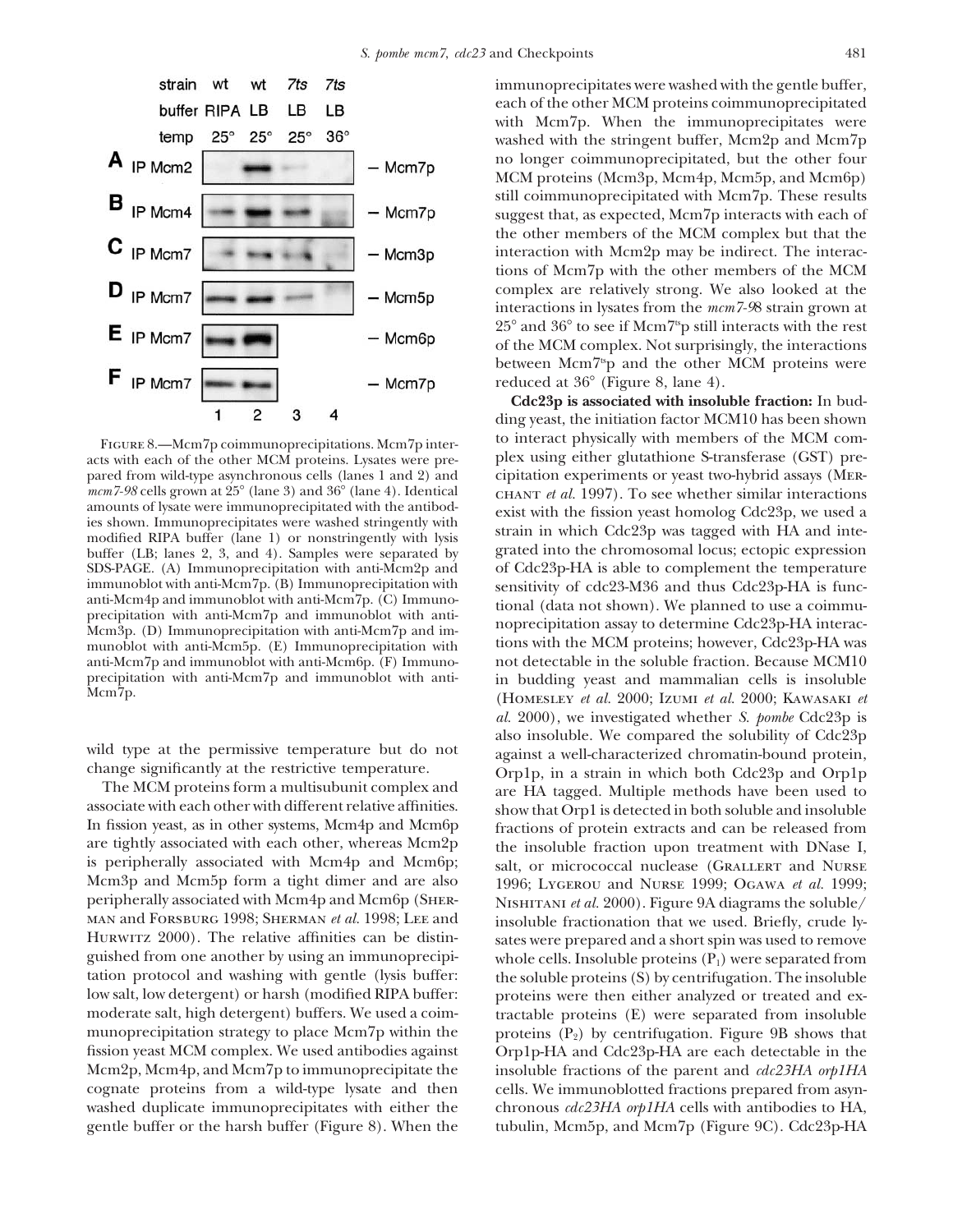![](_page_11_Figure_2.jpeg)

The soluble fraction (S) was removed (1× volume) and the pellet was washed. The pellet ( $P_1$ ) was then either resuspended (lane 1), *Cdc23HA* (lane 2), and *Orp1HA Cdc23HA* (lane 3) cells and separated by SDS-PAGE and filters were immunoblot-

5), micrococcal nuclease (lanes 7 and 8), or 1 M NaCl turned to the permissive temperature. (lanes 10 and 11) to compare release of Orp1-HA and As is the case with all yeast  $mcm$  genes,  $mcm7$ <sup>+</sup> is essen-Cdc23-HA from the insoluble fraction. Using our condi-

treatments released Cdc23p-HA from the insoluble fraction. These results suggest that Cdc23p may be attached to DNA or assembled into a larger order complex that is more rigidly attached to nuclear structures than the MCMs or Orp1p; alternatively, we could simply be observing protein aggregrates of some sort.

# DISCUSSION

Many helicases form hexameric rings of identical subunits (PATEL and PICHA 2000). However, the MCM protein complex, which is proposed to be a major replicative helicase (reviewed in Labib *et al.* 2000; Tye and Sawyer 2000), consists of six different subunits. We set out to understand how the MCM7 component contributes to the functioning of the MCM complex by cloning and characterizing fission yeast  $mcm<sup>7+</sup>$  and isolating a novel temperature-sensitive allele, *mcm7-98.*

The temperature-sensitive phenotype of *mcm7-98* is due to a change in the conserved arginine 644 to histidine. The mutation confers a tight temperature sensitivity;  $mcm$  7-98 cells form colonies at  $25^{\circ}$  but not at  $29^{\circ}$ . The flow cytometry profile of *mcm7-98*-arrested cells is similar to that of the *mcm6ts (mis5-268)* and distinct from that of the *mcm2ts (cdc19-P1*) and *mcm4ts (cdc21-M68*) FIGURE 9.—Solubilization of Cdc23p-HA. (A) Schematic of alleles (NASMYTH and NURSE 1981; TAKAHASHI *et al.*<br>soluble/insoluble fractionation. After a short spin to remove the numeric of the manner of the soluble insoluble f whole cells, crude lysate (L) was cleared by centrifugation. arrest as elongated cells with apparent 2C DNA content,<br>The soluble fraction (S) was removed (1× volume) and the a classic *cdc* phenotype (COXON *et al.* 1992; pellet was washed. The pellet (P<sub>1</sub>) was then either resuspended<br>in 1× volume 8 M urea or treated. After treatment, the extract-<br>able fraction (E) was removed after centrifugation and the<br>pellet (P<sub>2</sub>) was washed and resu urea. (B) The pellet (P<sub>1</sub>) fraction was prepared from *Orp1pHA* cells with apparent 2C DNA content and cells with 1C (lane 1), *Cdc23HA* (lane 2), and *Orp1HA Cdc23HA* (lane 3) or S phase DNA content (TAKAHASHI *et al.* cells and separated by SDS-PAGE and filters were immunoblot-<br>ted with anti-HA antibodies. (C) Lysate was prepared from dramatic loss of viability at the restrictive temperature Eq with and HA antibodies. (C) Lysate was prepared from<br>
FY1364 (*Cdc23HA Orp1HA*), fractionated as in A, and not<br>
treated (lanes 1 and 2), treated with DNase I (lanes 4 and 5),<br>
treated with micrococcal nuclease (MNase: treated with micrococcal nuclease (MNase; lanes 7 and 8), or *mcm7-98* display an intermediate loss of viability at the with 1 MNaCl (lanes 10 and 11). Fractions were separated by restrictive temperature (data not shown; F with 1 m NaCl (lanes 10 and 11). Fractions were separated by restrictive temperature (data not shown; Figure 5). Data<br>SDS-PAGE and filters were immunoblotted with anti-HA, anti-<br>from many systems suggest that the MCM prote SDS-PAGE and filters were immunoblotted with anti-HA, anti- from many systems suggest that the MCM proteins play tubulin, anti-Mcm5p, or anti-Mcm7p antibodies. a role in both the initiation and elongation phases of DNA replication. We previously showed that relatively little MCM protein is required for initiation, while more was detected exclusively in the insoluble pellet fraction. is required for completion of S phase (LIANG *et al.* 1999).<br>Mcm<sup>7</sup>p and Mcm5p were detected in both the superna-<br>The mixed mcm<sup>7-98</sup> phenotype suggests that mcm<sup>7</sup> Mcm7p and Mcm5p were detected in both the superna-<br>tant and insoluble pellet fractions but were mostly solu-<br>affect both of these functions. Heterogeneity in both tant and insoluble pellet fractions but were mostly solu-<br>ble. Orp1p-HA was found in both fractions slightly en-<br>the cell morphology and DNA content of arrested mcm<sup>7</sup>ble. Orp1p-HA was found in both fractions slightly en-<br>riched in the insoluble pellet fraction, whereas tubulin 98 cells may account for the intermediate loss of viabilriched in the insoluble pellet fraction, whereas tubulin *98* cells may account for the intermediate loss of viabil-<br>was detected mostly in the supernatant fraction. The ity, The greater viability of mcm7-98 compared to ot ity. The greater viability of  $mcm$ 7-98 compared to other pellet fraction in this simple procedure contains insolu- *mcmts* mutants could indicate that cells blocked earlier ble material from the cytoplasm and nucleus. We treated in S phase undergo less damage and can recover activity the insoluble pellet fractions with DNase I (lanes 4 and or reload MCM proteins more successfully when re-

tial for viability. Replication initiation in  $\Delta mcm$  spores tions, some of the Orp1p-HA was extracted from the is delayed relative to wild type but cells eventually pellet fraction with DNase I or salt, but none of the achieve an apparent 2C DNA content and arrest with a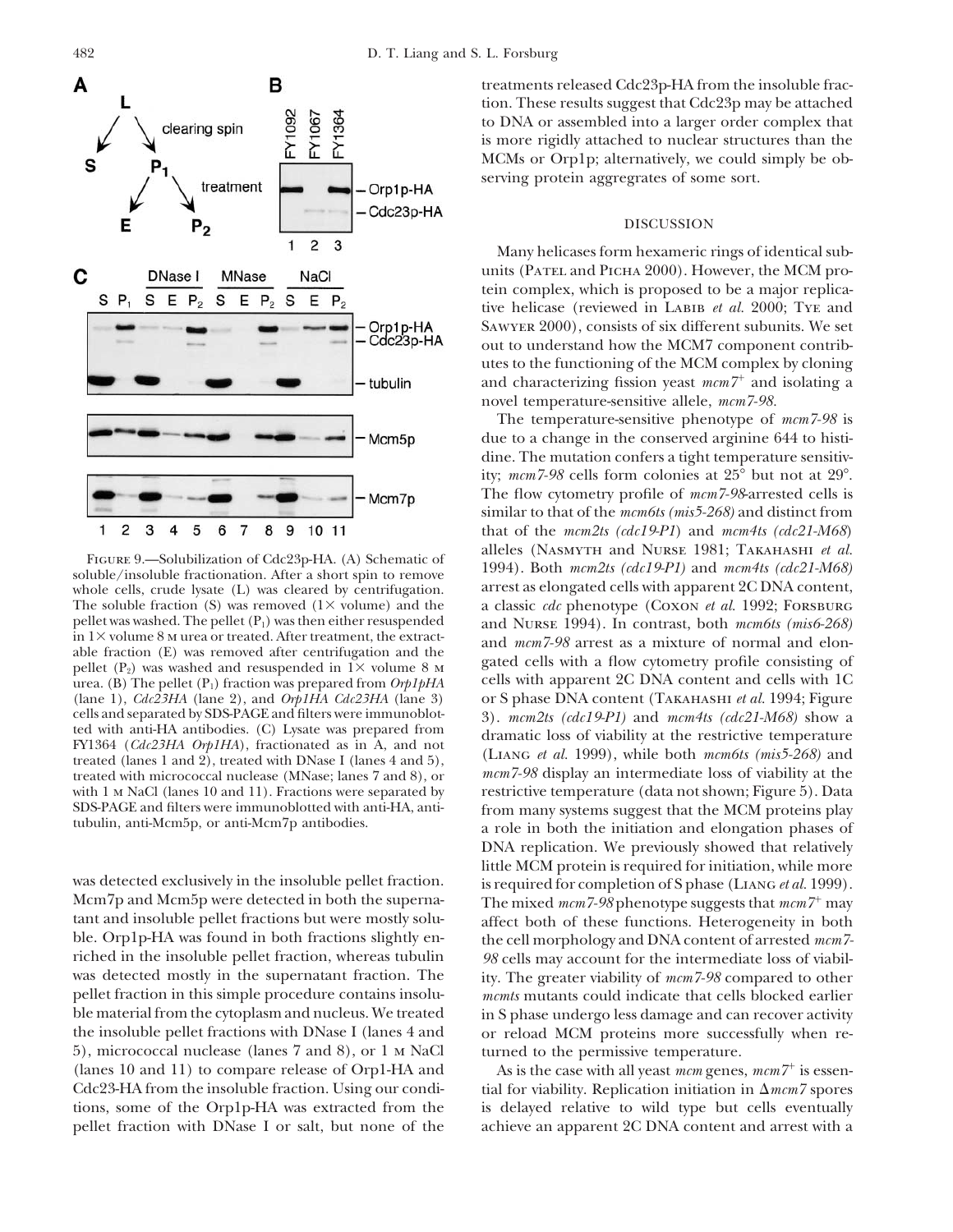single nucleus. This delayed S phase is probably due to maternal carryover of wild-type Mcm7p from the parent diploid, as we showed with other -*mcm* strains (Liang *et al.* 1999). Neither Mcm7p levels nor localization change with the cell cycle. This has also been observed with each of the other fission yeast MCM proteins (Maiorano *et al.* 1996; Okishio *et al.* 1996; Forsburg *et al.* 1997; Sherman and Forsburg 1998; Sherman *et al.* 1998; PASION and FORSBURG 1999). Mcm7p does not contain any characterized nuclear localization signals but is nuclear throughout the cell cycle. We determined that Mcm7p localization depends on the other MCM proteins, because Mcm7p cytoplasmic staining increases in<br>
mcm2ts (cdc19-P1), mcm4ts (cdc21-M68), and mcm6ts (mis6-<br>
268) cells grown at the restrictive temperature. This is<br>
consistent with previous studies showing that loca tion of all the MCM proteins depends on MCM complex formation (PASION and FORSBURG 1999).

We used a coimmunoprecipitation strategy to investi-<br>
gate the physical interactions of Mem<sup>7</sup>p with the rest<br>
of the MCM complex. Data from many systems suggest<br>
cution point at or prior to the hydroxyurea block point.<br> reported in Xenopus (Romanowski *et al.* 1996; Pro-<br>
KELLY 1998). It is possible that this phosphorylation<br>
KELLY 1998). It is possible that this phosphorylation<br>
may remodel the heterohexameric MCM complex (Type<br>
To and H

TON and HOPWOOD 1997). We envision a model where<br>
MCM2 or MCM3-5 can regulate the MCM4-6-7 helicase<br>
by interactions with MCM4 or MCM7, respectively.<br>
Other factors modulating these interactions are sug-<br>
depty Cut5p and interacts specifically with *MCM7* in budding yeast (MER-<br>CHANT *et al.* 1997; HOMESLEY *et al.* 2000). We found though the bulk of MCM proteins is soluble. This sugchant *et al.* 1997; Homesley *et al.* 2000). We found though the bulk of MCM proteins is soluble. This sug-<br>that  $cdc23-M30$  and  $cdc23-M36$  alleles cause a first cell gests that Cdc23p is tightly associated with chromatin or that *cdc23-M30* and *cdc23-M36* alleles cause a first cell gests that Cdc23p is tightly associated with chromatin or cycle arrest after a slow S phase (NASMYTH and NURSE unclear matrix components or forms aggregates. Both have an S phase delay at the restrictive temperature but and have been shown to be chromatin bound (HOMESeventually arrest with 2C DNA content with a mixed ley *et al.* 2000; Izumi *et al.* 2000; Kawasaki *et al.* 2000). elongated *cdc* phenotype. In a hydroxyurea block and Defects in DNA replication result in activation of the release experiment, *cdc23ts* mutants go on to complete Rad3 kinase and two downstream kinases: Cds1, which

![](_page_12_Figure_4.jpeg)

rectangles, synthetic lethal; hatched lines, reduced restrictive temperature.

nuclear matrix components or forms aggregates. Both 1981; Figure 3 and data not shown). Both *cdc23ts* alleles human and budding yeast MCM10 are also insoluble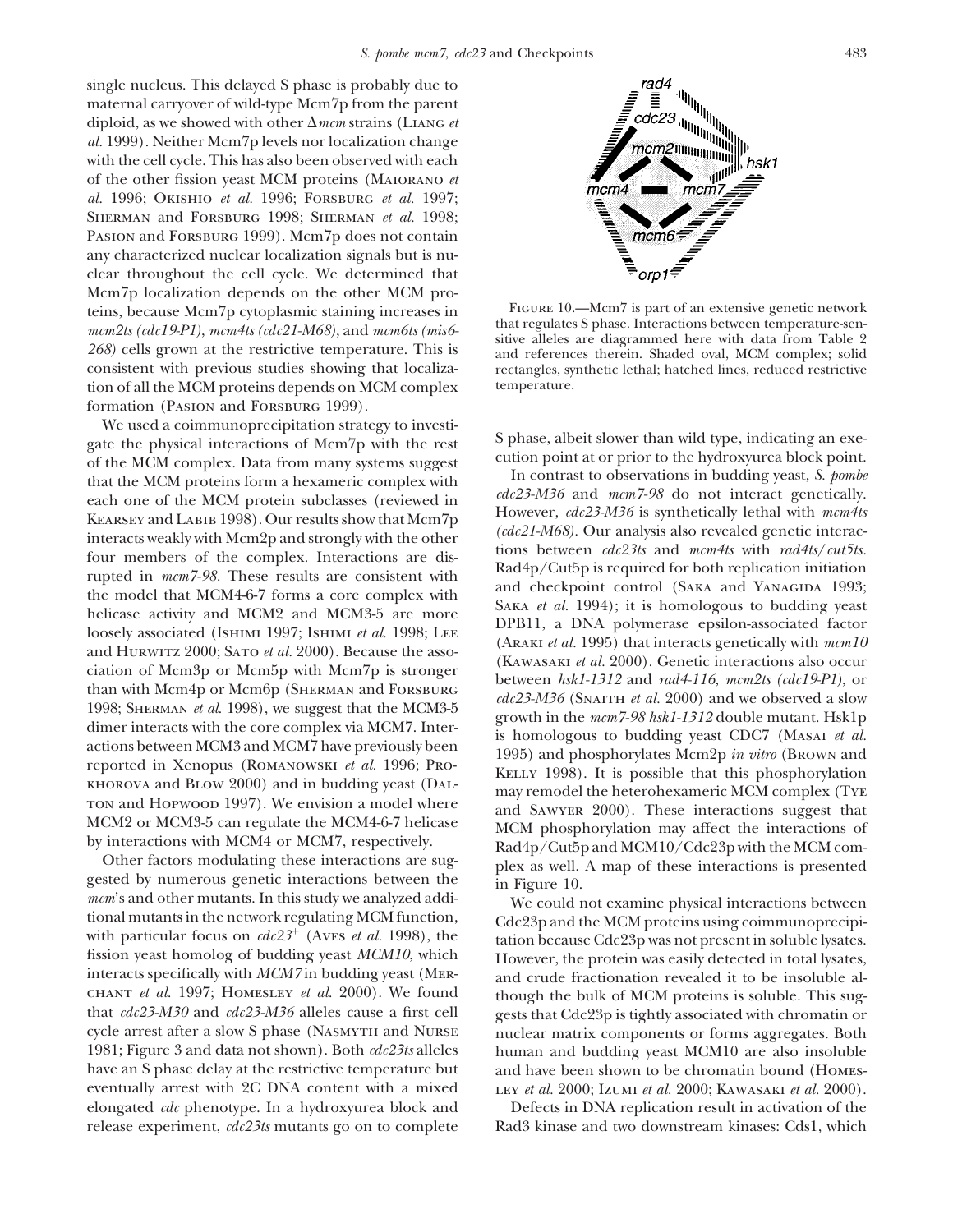*rad3* and - - Institutes of Health grant GM-59321 to S.L.F., who is a scholar of the - *cds1*, suggesting that these early mutants are particu-<br> *cultemia and Lymphoma Society*. larly sensitive to the loss of Cds1p. Consistent with this, mutants blocked early in S phase by mutants of *polts* (DNA polymerase alpha), *cdc20* (DNA polymerase epsilon), or  $cdc22$  (ribonucleotide reductase) activate Cds1p LITERATURE CITED kinase activity to the same degree as hydroxyurea treat- Adachi, Y., J. Usukura and M. Yanagida, 1997 A globular complex ment (LINDSAY *et al.* 1998). In contrast, mutants blocked formation by Nda1 and the other five members of the MCMM later (www.4,  $d_{\text{C}}(k_1/8, k)$ ) in  $\mathcal{S}$  where there are a stimption later (*mcm4*,  $\frac{cdc6}{pol\delta}$ *ts*) in S phase show no activation of Cds1 kinase activity (LINDSAY et al. 1998). The syn-<br>of Cds1 kinase activity (LINDSAY et al. 1998). The syn-<br>and dynamics of DNA replication complexes in S. cerevisiae: redisthetic lethality between  $\textit{mem7}$  and  $\Delta \textit{rad3}$  or  $\Delta$ gests that mcm7-98 is affecting an early stage of S phase,<br>similar to polots and distinct from other mcm alleles.<br>which interacts with DNA polymerase II (epsilon) in Saccharomyces However, we observed no strong activation of the Cds1 *cerevisiae*, has a dual role in S-phase progression and at a cell<br>kinase at 95° or 36° in mcm7-98. It may be that our cycle checkpoint. Proc. Natl. Acad. Sci. USA 92: kinase at 25° or 36° in mcm7-98. It may be that our eycle checkpoint. Proc. Natl. Acad. Sci. USA 92: 11791-11795.<br>assay is insensitive to modest changes in Cds1p activity; AVES, S. J., N. TONGUE, A. J. FOSTER and E. A. HAR alternatively, the requirement for Cds1p may be struc-<br>
tural rather than catalytic In either case, the nature of *cervisiae DNA43 (MCM10)* gene. Curr. Genet. **34:** 164–171.

 $\Delta chk1$  on the damage arm of the pathway. This is remi-<br>BHAUMIK, D., and T. S. F. WANG, 1998 Mutational effect of fission miscent of mutants such as  $hshlls$ , which also require<br>  $chkl^+$  for viability, presumably because of low levels of<br>  $chkl^+$  for viability, presumably because of low levels of<br>  $chkl^+$  for viability, presumably because of low constitutive DNA damage (SNAITH *et al.* 2000). However, ence 280: 909–912.<br>
chk1<sup>+</sup> is not required for viability in early S phase mu<sub>r</sub> BROWN, G. W., and T. J. KELLY, 1998 Purification of Hsk1, a mini $chkl^+$  is not required for viability in early S phase mu-<br>tants such as  $p_0$ la (BHAUMIK and WANG 1998) or other<br>MCMs such as  $mcm2ts$  (LIANG *et al.* 1999), indicating that CHONG, J. P., M. K. HAYASHI, M. N. SIMON, R. M. X MCMs such as  $mcm2ts$  (LIANG *et al.* 1999), indicating that CHONG, J. P., M. K. HAYASHI, M. N. SIMON, R. M. XU and B. STILLMAN, these mutants do not generate damage at the permissive 2000 A double-hexamer archaeal minichrom these mutants do not generate damage at the permissive and the semi-temperature. It is uncommon for S phase mutants to<br>temperature. It is uncommon for S phase mutants to<br>require both arms of the pathway. That  $mcm$ 7-98 rec quires both arms of the checkpoint pathway suggests it  $dc21^+$  belongs to a family of proteins involved in an early step<br>of chromosome replication. Nucleic Acids Res. 20: 5571–5577. has multiple, perhaps independent, defects even at the<br>permissive temperature. Whether this reflects an allele-<br>specific effect. or a difference between Mcm<sup>7</sup>D and the<br>specific effect. or a difference between Mcm<sup>7</sup>D and specific effect, or a difference between Mcm7p and the *visiae*: identification of CM<sub>5</sub> as a subunity. Mol. Cell. Biol. **17:** other MCMs, remains to be determined. Synthetic le-<br>thality with all three checkpoint kinases has been pre-<br>thality with all three checkpoint kinases has been pre-<br>eukaryotic cells. Annu. Rev. Cell Dev. Biol. 13: 293–332. viously observed only with a mutant in the fission yeast FANTES, P., 1979 Epistatic gene interactions in the control of division signal osome complex (MUNDT *et al.* 1999) which is not in fission yeast. Nature 279: 428–430 signalosome complex (MUNDT *et al.* 1999), which is not<br>essential, but affects the rate of DNA replication and the<br>checkpoint response by an undetermined mechanism.<br> $1991$  Cloning and characterization of the *rad4* gene of

S. pombe Mcm7p behaves much as predicted for a core<br>MCM subunit. However, the mcm7-98 mutant pheno-<br>type, with its mixed arrest and unusual synthetic lethality<br>type, with its mixed arrest and unusual synthetic lethality<br>ty type, with its mixed arrest and unusual synthetic lethality in *g*onservation of TFIID in *Schizosaccharom* is and *Schizosaccharomyces cerevisiae*. Nature **346:** 291–294. with all three checkpoint kinases, hints at further com-<br> **omyces cerevisiae.** Nature **346:** 291–294.<br> **FORSBURG, S. L., and P. NURSE, 1994** The fission yeast *cdc19*<sup>+</sup> gene plexity. A long-standing question in the field has been<br>to understand why the MCMs are so abundant if their<br>role is as a replicative helicase. Genetic analysis of mcm<sup>7</sup> FORSBURG, S. L., and P. NURSE, 1994 The nsson yeast role is as a replicative helicase. Genetic analysis of  $mcm$ <sup>7</sup> For For SBURG, S. L., and D. A. SHERMAN, 1997 Gene<br>and other replication mutants will below to explore vectors for fission yeast. Gene 191: 191–195. and other replication mutants will help us to explore<br>these questions *in vivo* to gain a complete description<br>Hopson, 1997 Mutational analysis of Cdc19p, a *Schizosaccharo*-<br>Hopson, 1997 Mutational analysis of Cdc19p, a of their role in DNA replication and genome integrity. *myces pombe* MCM protein. Genetics **147:** 1025–1041.

is required for replication fork recovery in early S phase Theorem are Enech, Kathy Gould, Bea Grallert,<br>arrest; and Chk1, which is required to arrest mitotic Dominic Griffiths, Paul Russell, and Rob West for strains, Sal nell *et al.* 2000; RHIND and RUSSELL 2000). Mutants in tion conditions, Nick Boddy for GST-Wee1, and Jill Meissenholder<br>DNA polymerase alpha (BHAUMIK and WANG 1998) or and Tony Hunter for the 12CA5 antibody. We are gratef DNA polymerase alpha (BHAUMIK and WANG 1998) or and Tony Hunter for the 12CA5 antibody. We are grateful to Julie<br>the primase subunits shall and shall Canal Wang Bailis, Mike Catlett, Eliana Gomez, Sally Pasion, and Nick Rh the primase subunits *spp1* and *spp2* (TAN and WANG Bailis, Mike Catlett, Eliana Gomez, Sally Pasion, and Nick Rhind for the primase subunits *spp1* and *spp2* (TAN and WANG critical reading of the manuscript, and all For 2000; GRIFFITHS *et al.* 2001) are synthetically lethal (or critical reading of the manuscript, and all Forsburg laboratory mem-<br>have reduced restrictive temperature) with  $\Delta rad3$  and Institutes of Health grant GM-59321 to

- 
- tribution of MCM proteins and Cdc45p during S phase. Cell **91:**<br>59–69
- 
- 
- tural rather than catalytic. In either case, the nature of the requirement for Cds1p in mcm7-98 remains unclear.<br>
The requirement for Cds1p in mcm7-98 remains unclear.<br>
Interestingly, mcm7-98 is also synthetically lethal w
	-
	-
	-
	-
	- COXON, A., K. MAUNDRELL and S. E. KEARSEY, 1992 Fission yeast  $cdc21<sup>+</sup>$  belongs to a family of proteins involved in an early step
	-
	-
	-
- checkpoint response by an undetermined mechanism.<br> *charomyces pombe*; a gene showing short regions of sequence simi-<br> *S. bombe* Mcm7n behaves much as predicted for a core<br>
larity to the human XRCC1 gene. Nucleic Acids Re
	-
	-
	-
	-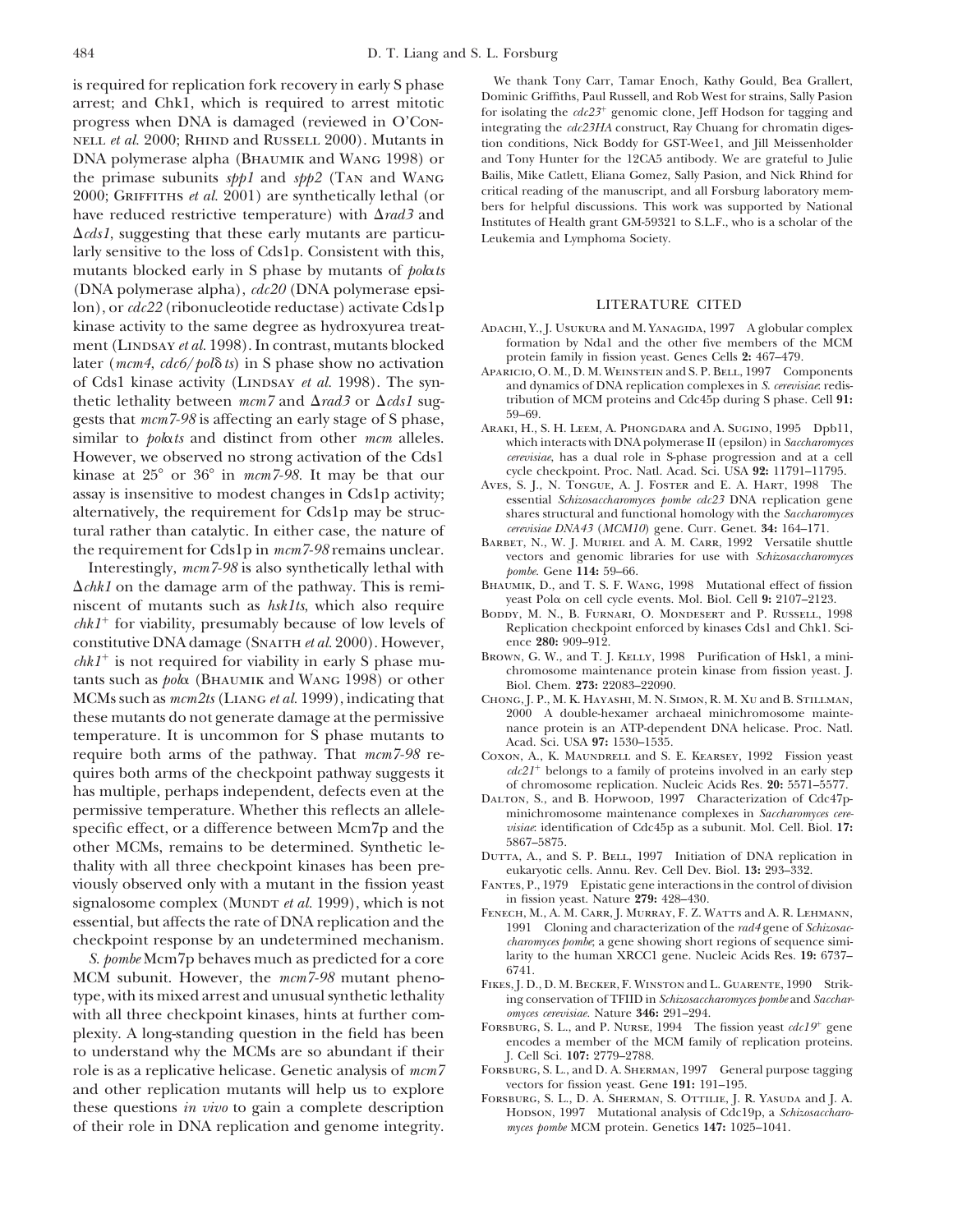- Gould, K. L., C. G. Burns, A. Feoktistova, C.-P. Hu, S. G. Pasion Merchant, A. M., Y. Kawasaki, Y. Chen, M. Lei and B. K. Tye, 1997
- fission yeast plays a key role in regulating onset of S phase. Genes Dev.  $10: 2644-2654$ .
- GRIFFITHS, D. J., V. F. LIU, P. NURSE and T. S. WANG, 2001 Role of MORENO, S., A. KLAR and P. NURSE, 1991 Molecular genetic analysis fission yeast primase catalytic subunit in the replication check-<br>of the fission yeast *S* fission yeast primase catalytic subunit in the replication check- of the fission point. Mol. Biol. Cell 12: 115–128. **194:** 795–823. point. Mol. Biol. Cell 12: 115–128.<br>**HINGORANI, M. M., and M. O'DONNELL, 2000** A tale of toroids in
- 
- ANO, T., Y. HIRAOKA and M. YANAGIDA, 1988 A temperature-<br>
sensitive mutation of the *Schizosaccharomyces pombe* gene  $nu2^+$  MURRAY, J. M., H. D. LINDSAY, C. A. MUNDAY and A. M. CARR, 1997 that encodes a nuclear scaffold-like protein blocks spindle elongation in mitotic anaphase. J. Cell Biol. **106:** 1171–1183.
- HOMESLEY, L., M. LEI, Y. KAWASAKI, S. SAWYER, T. CHRISTENSEN *et al.*, 2000 Mcm10 and the MCM2-7 complex interact to initiate DNA synthesis and to release replication factors from origins.<br>Genes Dev. **14:** 913–926.
- ISHIMI, Y., 1997 A DNA helicase activity is associated with an MCM4, -6, and -7 protein complex. J. Biol. Chem. 272: 24508-24513.
- Ishimi, Y., Y. Komamura, Z. You and H. Kimura, 1998 Biochemical yeast. Nature **404:** 625–628. function of mouse minichromosome maintenance 2 protein. J. Nurse, P., P. Thuriaux and K. NasmyTH, 1976 Genetic control of the cell division cycle in the fission yeast *Schizosaccharomyces pombe*.
- Izumi, M., K. Yanagi, T. Mizuno, M. Yokoi, Y. Kawasaki *et al.*, 2000 Mol. Gen. Genet. **146:** 167–178. The human homolog of *Saccharomyces cerevisiae* Mcm10 interacts with replication factors and dissociates from nuclease-resistant with replication factors and dissociates from nuclease-resistant phase DNA-damage checkpoint. Trends Cell Biol. 10: 296–303.<br>
nuclear structures in G(2) phase. Nucleic Acids Res. 28: 4769- OGAWA, Y., T. TAKAHASHI and H. MA nuclear structures in G(2) phase. Nucleic Acids Res. 28: 4769–<br>
GGAWA, Y., T. TAKAHASHI and H. MASUKATA, 1999 Association of<br>
fission veast Orp1 and Mcm6 proteins with chromosomal replica-
- KAWASAKI, Y., S. HIRAGA and A. SUGINO, 2000 Interactions between initiation and elongation of chromosomal DNA replication in
- ties, and role in DNA replication. Biochim. Biophys. Acta 1398: 113-136.
- at *leu1-32* and *ura4-294* in *Schizosaccharomyces pombe*. Genetics 136: 849–856. assembly. Mol. Biol. Cell **10:** 4043–4057.
- KELLY, T. J., and G. W. BROWN, 2000 Regulation of chromosome replication. Annu. Rev. Biochem. 69: 829–880.
- *et al.*, 1993 The fission yeast *cdc18*<sup>+</sup> gene product couples S *ods*, edited phase to START and mitosis. Cell **74:** 371–382. Dordrecht.
- KELMAN, Z., J. K. LEE and J. HURWITZ, 1999 The single minichromo-<br>some maintenance protein of *Methanobacterium thermoautotro* eric helicases. Annu. Rev. Biochem. 69: 651–697. some maintenance protein of *Methanobacterium thermoautotro-*<br>phicum DeltaH contains DNA helicase activity. Proc. Natl. Acad. *phicum DeltaH* contains DNA helicase activity. Proc. Natl. Acad. PROKHOROVA, T. A., and J. J. BLOW, 2000 Sequential MCM/P1 sub-<br>complex assembly is required to form a heterohexamer with
- MCM2-7 function required for DNA replication fork progression.<br>Science 288: 1643-1647.
- Lee, J. K., and J. Hurwitz, 2000 Isolation and characterization of various complexes of the minichromosome maintenance proteins
- LIANG, D. T., J. A. HODSON and S. L. FORSBURG, 1999 Reduced dosage of a single fission yeast MCM protein causes genetic insta-
- LINDSAY, H. D., D. J. F. GRIFFITHS, R. J. EDWARDS, P. U. CHRISTENSEN, Natl. Acad. Sci. USA **93:** 10189–10194.<br>J. M. MURRAY et al., 1998 S-phase-specific activation of Cds1 SAKA, Y., and M. YANAGIDA, 1993 Fission yeast  $cut5$ kinase defines a subpathway of the checkpoint response in *Schizo*damage repair gene *rad4 saccharomyces pombe.* Genes Dev. **12:** 382–395. . Cell **74:** 383–393.
- complex is constitutively associated with chromatin and is differ-<br>
entially modified through the cell cycle. J. Cell Sci. 112: 3703-<br>
in the replication checkpoint control. EMBO J. 13: 5319–5329. entially modified through the cell cycle. J. Cell Sci. 112: 3703–3719
- defective in the maintenance of minichromosomes. Genetics 106:
- Maiorano, D., G. Blom van Assendelft and S. E. Kearsey, 1996 required for onset of S phase and located in the nucleus through- out the cell cycle. EMBO J. 15: 861–872.
- Masai, H., T. Miyake and K. Arai, 1995 *hsk1<sup>+</sup>*, a *Schizosaccharomyces* DNA synthesis occur in the absence of *pombe* gene related to *Saccharomyces cerevisiae* CDC7, is required in fission yeast. J. Cell Sci. **97:** 509– *pombe* gene related to *Saccharomyces cerevisiae CDC7*, is required for chromosomal replication. EMBO J. **14:** 3094–3104. Shechter, D. F., C. Y. Ying and J. Gautier, 2000 The intrinsic DNA
- *et al.*, 1998 Fission yeast  $cdc24$ <sup>+</sup> encodes a novel replication<br>
factor required for chromosome integrity. Genetics 149: 1221-<br>
pausing of elongation forks through chromosomal replication pausing of elongation forks through chromosomal replication 1233. origins in *Saccharomyces cerevisiae.* Mol. Cell. Biol. **17:** 3261–3271.
	- MOIR, D., S. E. STEWART, B. C. OSMOND and D. BOTSTEIN, 1982 Cold-<br>sensitive cell-division-cycle mutants of yeast: isolation, properties, and pseudoreversion studies. Genetics 100: 547–563.<br>MORENO, S., A. KLAR and P. NURSE, 1991 Molecular genetic analysis
	-
- GORANI, M. M., and M. O'DONNELL, 2000 A tale of toroids in MUNDT, K. E., J. PORTE, J. M. MURRAY, C. BRIKOS, P. U. CHRISTENSEN<br>DNA metabolism. Natl. Rev. Mol. Cell. Biol. 1: 22–30. *et al.*, 1999 The COP9/signalosome comple DNA metabolism. Natl. Rev. Mol. Cell. Biol. **1:** 22–30. *et al.*, 1999 The COP9/signalosome complex is conserved in HIRANO. T., Y. HIRAOKA and M. YANAGIDA. 1988 A temperature fission veast and has a role in S phase. Curr.
	- MURRAY, J. M., H. D. LINDSAY, C. A. MUNDAY and A. M. CARR, 1997<br>Role of *Schizosaccharomyces pombe* RecQ homolog, recombination, and checkpoint genes in UV damage tolerance. Mol. Cell. Biol. 17: 6868-6875.
	- *Al.* 2000 MASMYTH, K., and P. NURSE, 1981 Cell division cycle mutants altered<br>in DNA replication and mitosis in the fission yeast *Schizosaccharo*myces pombe. Mol. Gen. Genet. 182: 119–124.<br>NISHITANI, H., Z. LYGEROU, T. NISHIMOTO and P. NURSE, 2000 The
	- -6, Cdt1 protein is required to license DNA for replication in fission
	- the cell division cycle in the fission yeast *Schizosaccharomyces pombe*. Mol. Gen. Genet. **146:** 167–178.
	-
	- fission yeast Orp1 and Mcm6 proteins with chromosomal replica-<br>tion origins. Mol. Cell. Biol. 19: 7228-7236.
	- Mcm10p and other replication factors are required for proper OHI, R., A. FEOKTISTOVA and K. L. GOULD, 1996 Construction of initiation and elongation of chromosomal DNA replication in vectors and a genomic library for use *Saccharomyces cerevisiae.* Genes Cells **5:** 975–989. of *Schizosaccharomyces pombe.* Gene **174:** 315–318.
- KEARSEY, S. E., and K. LABIB, 1998 MCM proteins: evolution, proper- OKISHIO, N., Y. ADACHI and M. YANAGIDA, 1996 Fission yeast nda1 ties, and role in DNA replication. Biochim. Biophys. Acta 1398: and nda4, MCM homologs req 113–136. constitutive nuclear proteins. J. Cell Sci. **109:** 319–326.
- KEENEY, J. B., and J. D. BOEKE, 1994 Efficient targeted integration PASION, S. G., and S. L. FORSBURG, 1999 Nuclear localization of at leu1-32 and ura4-294 in Schizosaccharomyces pombe. Genetics 136: Schizosaccharomyces po
- protein family: the role of MCM proteins in eukaryotic DNA replication, pp. 129–156 in *Genetic Engineering Principles and Meth*-KELLY, T. J., G. S. MARTIN, S. L. FORSBURG, R. J. STEPHEN, A. RUSSO<br> *et al.*, 1993 The fission yeast *cdc18<sup>+</sup>* gene product couples S and Meth-<br> *ods*, edited by J. K. SETLOW. Kluwer Academic/Plenum Press, phase to START and mitosis. Cell 74:  $\frac{371-382}{71-382}$ .<br>MAN, Z., J. K. LEE and J. HURWITZ, 1999 The single minichromo-<br>PATEL, S. S., and K. M. PICHA, 2000 Structure and function of hexam-
	-
- Sci. USA **96:** 14783–14788. complex assembly is required to form a heterohexamer with LABIB, K., J. A. TERCERO and J. F. DIFFLEY, 2000 Uninterrupted replication licensing activity. J. Biol. Chem. 275: 2491–2498. replication licensing activity. J. Biol. Chem. **275:** 2491–2498.<br>RECHSTEINER, M., and S. W. ROGERS, 1996 PEST sequences and
	- regulation by proteolysis. Trends Biochem. Sci. 21: 267–271.<br>RHIND, N., and P. RUSSELL, 2000 Chk1 and Cds1: linchpins of the
	- DNA damage and replication checkpoint pathways. J. Cell Sci.
	- of *Schizosaccharomyces pombe.* J. Biol. Chem. **275:** 18871–18878. **113:** 3889–3896. dosage of a single fission yeast MCM protein causes genetic insta-<br>bility and S phase delay. J. Cell Sci. 112: 559–567. XMCM3 and colocalizes with it throughout replication. Proc. KMCM3 and colocalizes with it throughout replication. Proc. Natl. Acad. Sci. USA **93:** 10189–10194.
	- J. M. MURRAY *et al.*, 1998 S-phase-specific activation of Cds1 SAKA, Y., and M. YANAGIDA, 1993 Fission yeast  $cut5^+$ , required for kinase defines a subpathway of the checkpoint response in *Schizo* Sphase onset and M phase
- Lygerou, Z., and P. Nurse, 1999 The fission yeast origin recognition Saka, Y., P. Fantes, T. Sutani, C. McInerny, J. Creanor *et al.*, 1994
- SAMBROOK, J., E. F. FRITSCH and T. MANIATIS, 1989 *Molecular Clon-*Maine, G. T., P. Sinha and B. K. Tye, 1984 Mutants of *S. cerevisiae ing: A Laboratory Manual.* Cold Spring Harbor Laboratory Press,
	- 365–385. Sato, M., T. Gotow, Z. You, Y. Komamura-Kohno, Y. Uchiyama *et* Fission yeast cdc21, a member of the MCM protein family, is DNA binding activity of the Mcm4,6,7 complex. J. Mol. Biol. **300:**<br>required for onset of S phase and located in the nucleus through-<br> $421-431$ .
		- SAZER, S., and S. W. SHERWOOD, 1990 Mitochondrial growth and DNA synthesis occur in the absence of nuclear DNA replication
		-